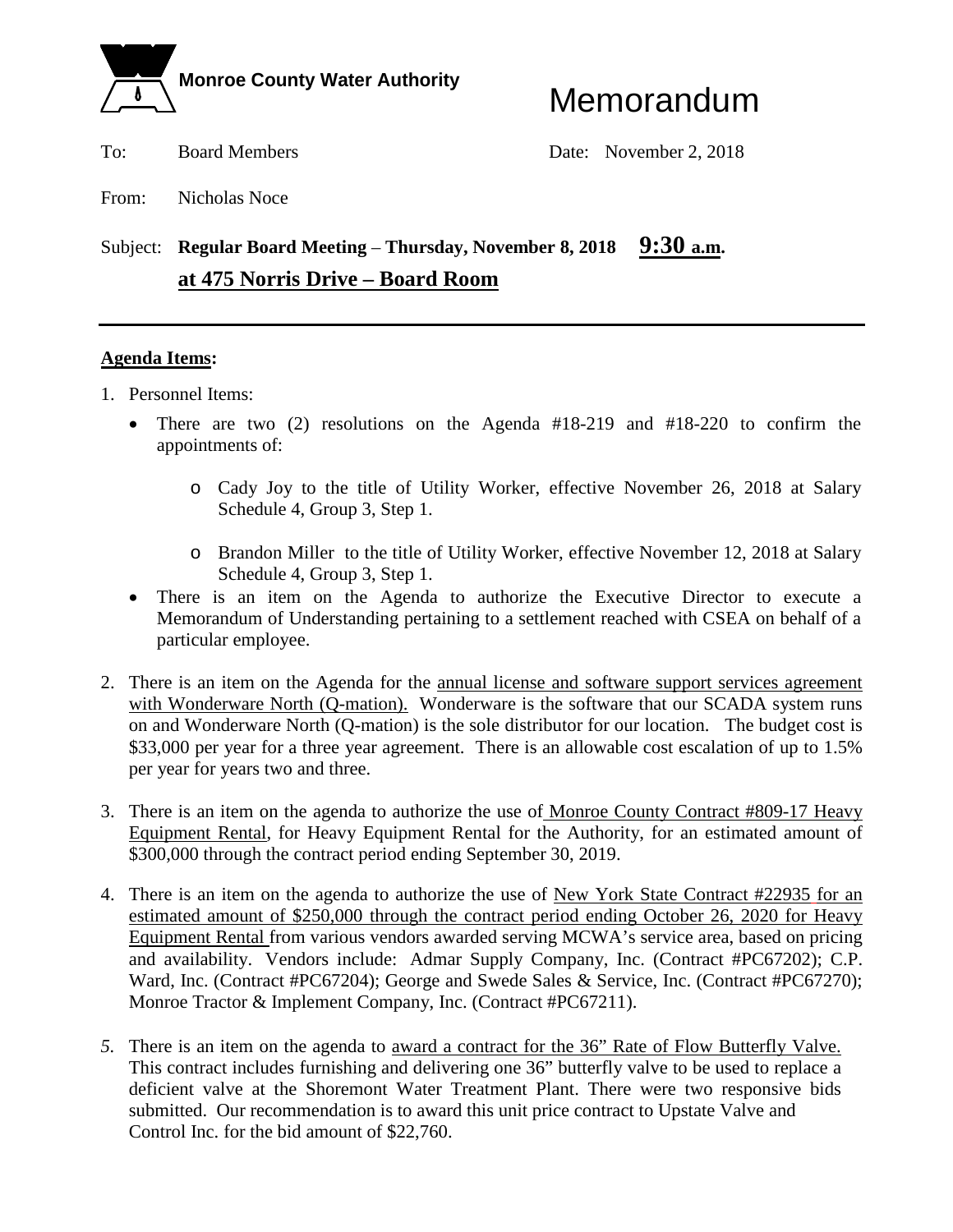



- 6. There is an item on the agenda to authorize purchase of 24" Valves, Retainer Glands and Sleeves from low responsive, responsible bidder, Blair Supply, with a total bid amount of \$14,624.98 based on estimated quantities.
- 7. There is an item on the agenda to authorize the purchase of Cationic Polymer. This chemical is used to treat the water at the Shoremont and Webster Treatment Plants. Bid specifications were sent to six chemical suppliers and two submitted bids. However, one bidder did not meet the chemical specification for molecular weight or percent active ingredient.

The remaining bid was from Polydyne Inc. for \$107,600 for an estimated 100 tons per year. The chemical bid is 40% higher than the previous contract with EnviroSolve, which was terminated after EnviroSolve said they could no longer honor their bid price. MCWA has used the Polydyne product for many years in the past and it works well with our process.

The contract term is for a one-year duration with the option to extend in one-year increments for up to four additional years if mutually agreeable and per the bid terms and conditions, with a price escalation of no more than 3% per year of extension.

8. There is an item on the agenda to authorize the purchase and delivery of Stainless Steel Curb Box Rods to the low responsive, responsible bidder Core and Main in the amount \$14,229. This is a one year, unit price contract with the option to extend for up to four additional one-year terms upon mutual consent.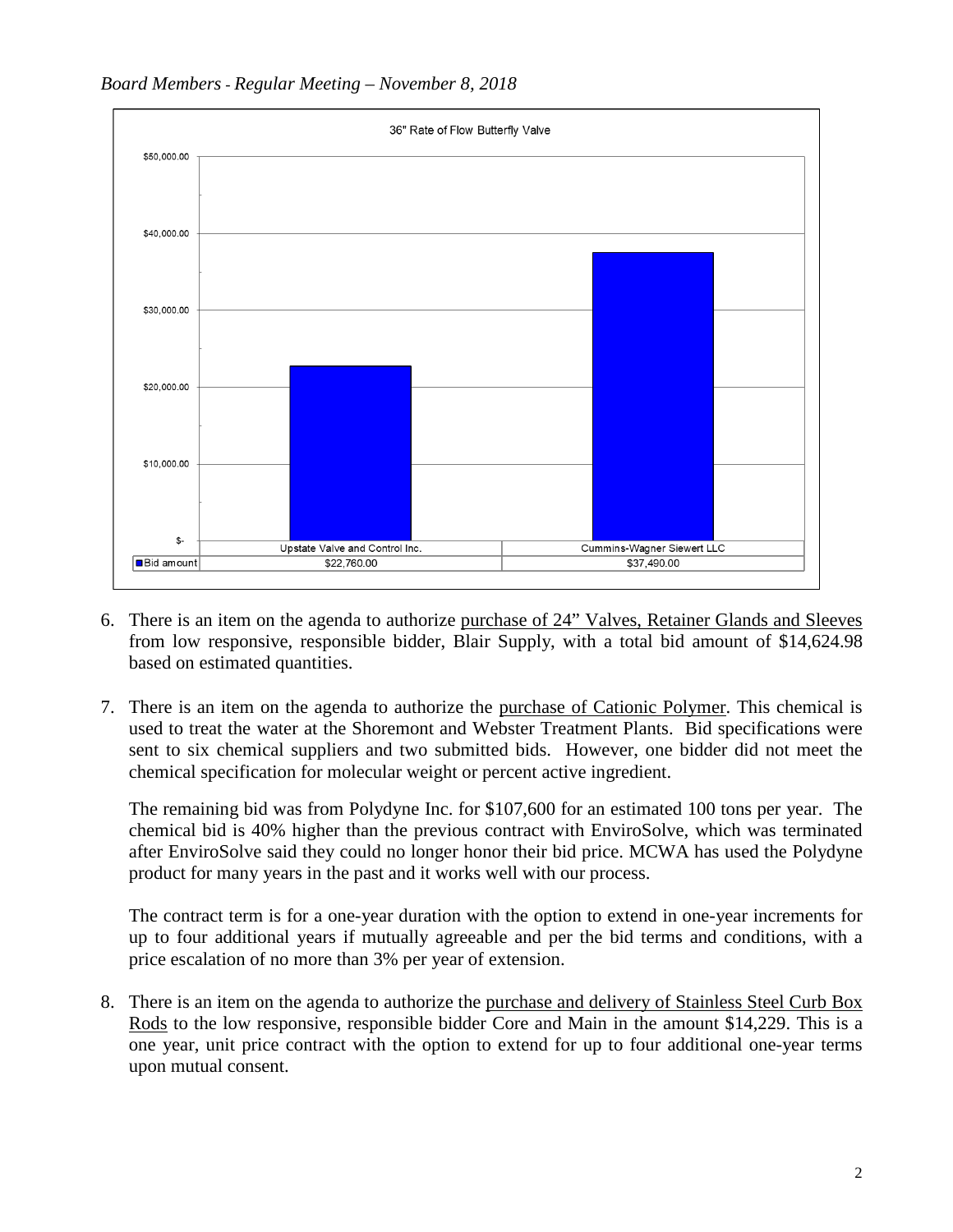#### *Board Members - Regular Meeting – November 8, 2018*

- 9. There is an item on the agenda to authorize the purchase and delivery of Curb Boxes and Rods to the low responsive, responsible bidder Core and Main in the amount \$47,550. This is a one year, unit price contract with the option to extend for up to four additional one-year terms upon mutual consent.
- 10. There is an item on the agenda to authorize the purchase of materials and services for the rehabilitation and repair of Echo Street Booster Pump Station (BPS) Pump No. 1, which is a 500 horsepower pump originally manufactured by Peerless Pumps and installed approximately in 1963. The rehabilitation and repair work will be performed by Siewert Equipment. Siewert Equipment, located in Rochester, the sole authorized representative and distributor of Peerless Pumps in Monroe County. Rehabilitation and repair of the pump is necessary to restore hydraulic efficiency, performance, and reliability. The estimated cost for rehabilitation and repair of Pump No. 1 is \$22,000.
- 11. There are two items on the agenda to authorize the purchase of materials and supplies from W.W. Grainger, Inc. to be utilized by the Production and FFO Departments. Items which are listed under the NYS State Contract for Industrial Supplies, PC67235 will be purchased under that contract and other items not available through the State contract will be purchased under our blanket order procedures.

#### *FINANCE COMMITTEE REPORTING*

- 12. The Authority's Finance Committee met on November 1, 2018, and with their recommendation there are resolutions for the following:
	- Two (2) items on the agenda regarding the approval and notification process to amend the Authority's Water Rate Schedule effective January 1, 2019. A copy of the proposed rate schedule is enclosed for your consideration, and Larry Magguilli will further discuss.

#### *GOVERNANCE COMMITTEE REPORTING*

- 13. The Authority's Governance Committee met on November 1, 2018, and with their recommendation there are resolutions for the following; policy documents are enclosed for full Board review:
	- Readopting the Conflicts of Interest Policy, as presented.
	- Approval of the Code of Ethics Policy, as revised and presented.
	- Readopting the Policy Governing the Use of Authority Discretionary Funds, as presented.
	- Approval of the Policy Regarding the Acquisition of Interests in Real Property, as revised and presented.
	- Approval of the Software Code of Ethics, as revised and presented.
	- Approval of Disposal Guidelines Policy as revised and presented.
- 14. There is an item to establish the MCWA Board Meeting Schedule for 2019. The proposed dates listed are for the second Thursday of each month during the 12-month period. A 2019 calendar with these proposed dates highlighted is enclosed for Members' prior review.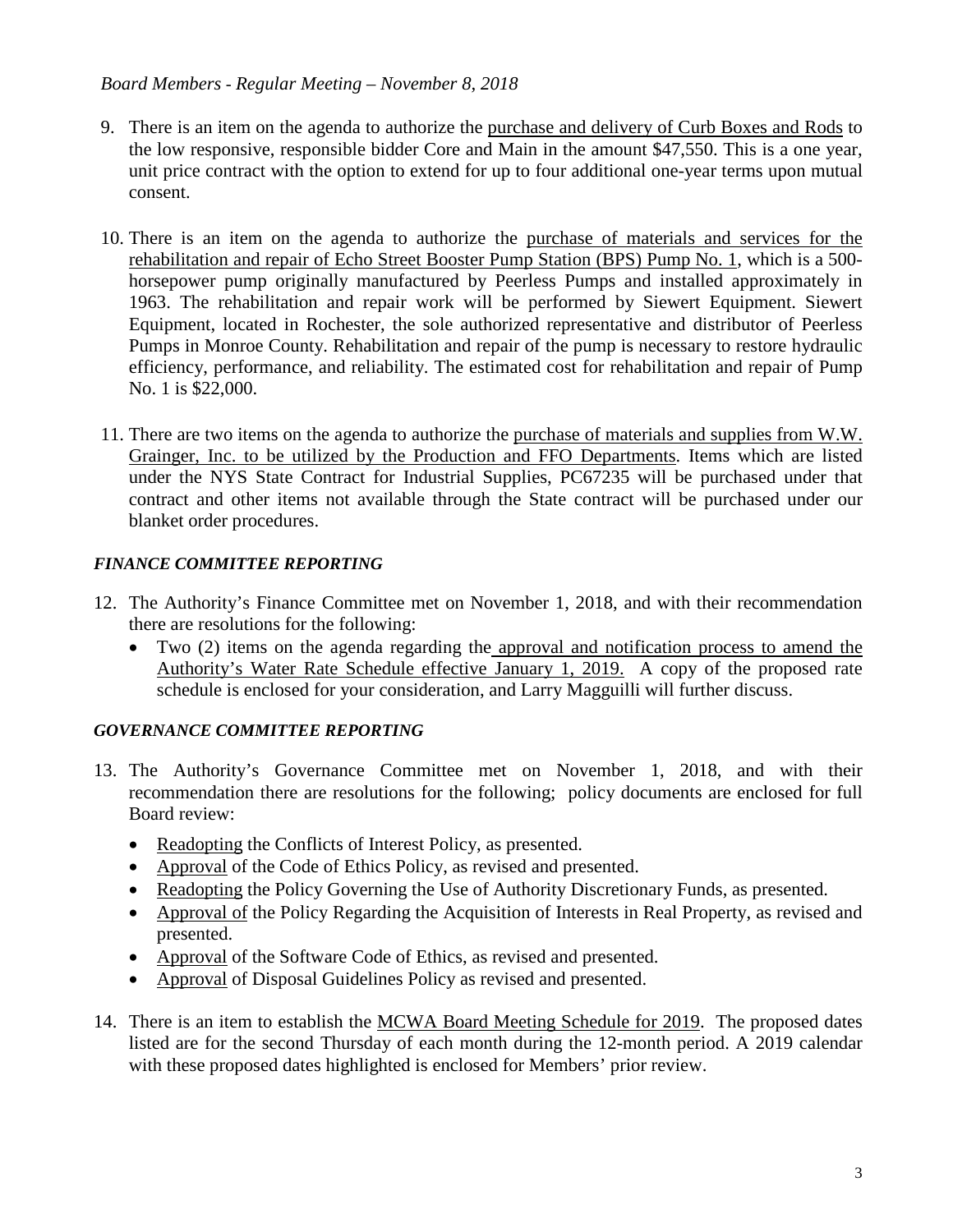#### *Board Members - Regular Meeting – November 8, 2018*

- 15. There is an item on the agenda for standardization of Frontier's Virtual Private Network (VPN) for SCADA communications. The next planned purchase of this service and equipment will be in early 2019. Staff has conducted a thorough, extensive review and determined that Frontier's VPN services provides the most reliable and cost-effective solution for our SCADA communications for the reasons detailed in the attached memorandum from Richard Metzger.
- 16. The Authority's standard procurement compliance resolution.
- 17. There is an item on the agenda to adopt the State Environmental Quality Review Act (SEQR) findings of the Genesee County Legislature for Phase 2 of the Genesee County Water Supply Project. This project will allow Monroe County Water Authority (MCWA) to provide Genesee County (County) with an additional water supply capacity of 2.4 million gallons per day.

The overall project is made up of several individual components in both Monroe and Genesee. Per the "Amended and Restated Water Development and Supply Agreement" between the County and MCWA, dated January 2, 2018, and MCWA's enabling legislation, the County will pay for all of the improvements. MCWA may bond several of the individual Sub-projects for the County at their request and as the Water Authority is able, but the County will reimburse MCWA.

The County, acting as the Lead Agency, initially completed the State Environmental Quality Review (SEQR) of the County Water Supply System in 2004, which included a Final Environmental Impact Statement (FEIS) for both Phase 1 and Phase 2. In April 2018, the County and its consultants updated the Full Environmental Assessment Forms (EAF) and supporting documentation for all of the Sub-projects associated with Phase 2.

MCWA reviewed and provided the County with comments on the EAF's. These comments were addressed prior to the County declaring its Findings. Staff reviewed all of the pertinent documentation associated with this project and recommends that a negative declaration be issued pursuant to the SEQR regulations.

18. There are items on the agenda for approval of the Authority's 3rd Quarter Investment Report – period ending September 30, 2018; and for approval of the Authority's 3rd Quarter Financial Report – period ending September 30, 2018. These reports are enclosed for Board review.

#### *There may be additional items placed on the agenda not finalized for this mailing.*

#### **Board Discussion / Notification Items:**

- $\triangleright$  In Board folders for review:
	- o Final and Adopted 2019 Budget
	- o NY State Mandated Sexual Harassment Prevention Law NY State Model Policy
	- o Independent Accountant's Report on MCWA application of agreed-upon procedures as prepared by Bonadio & Co., LLP
	- o Copy of Article from the October 26, 2018 edition of Rochester Business Journal Best Lawyers® in Rochester
	- o Any routine monthly updates.

#### *There may be additional items presented for discussion and/or notification.*

**Enclosures** cc: Department Heads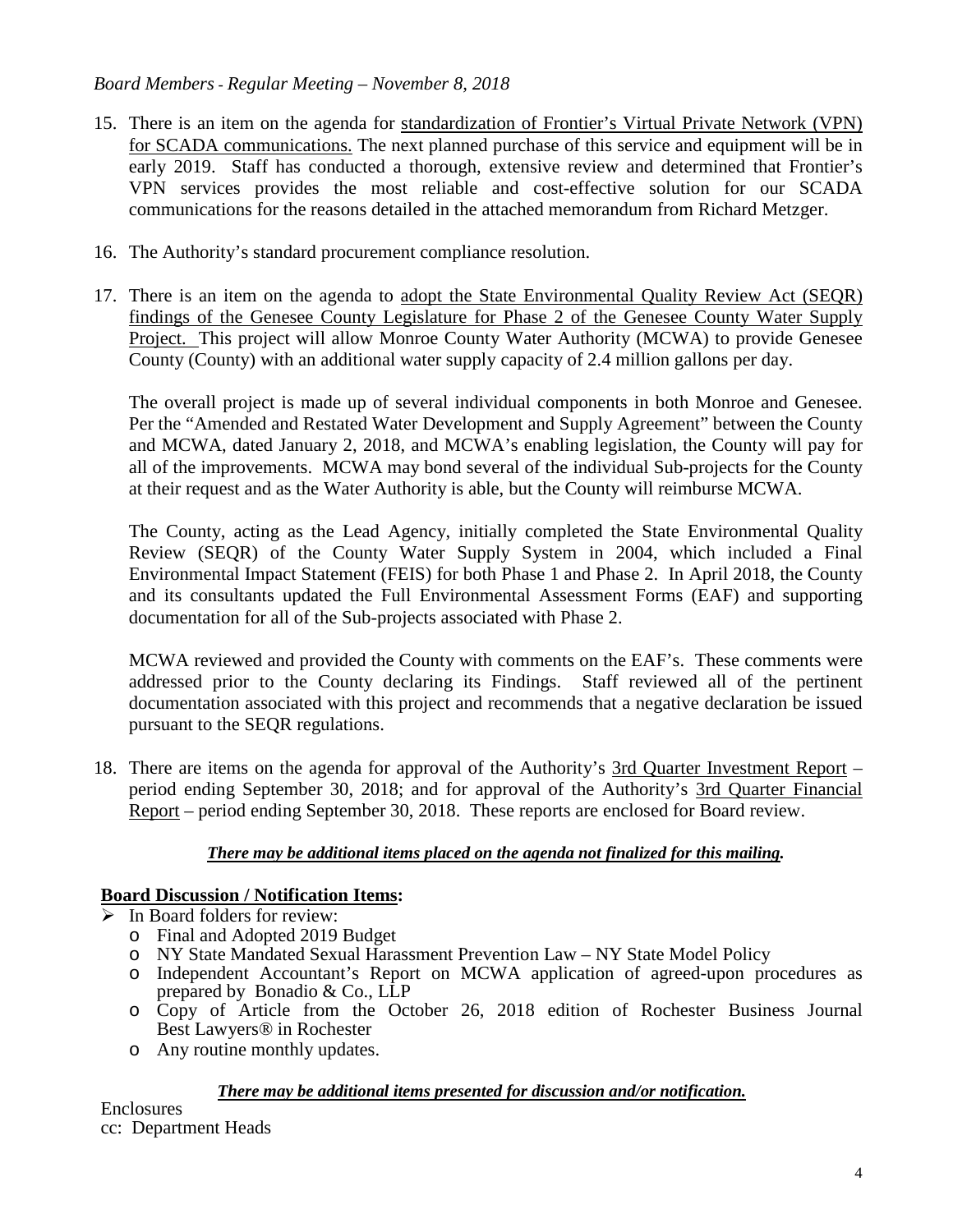| <b>APPROXIMATE</b><br><b>ACCT., JOB ORDER</b><br>OR AUTHORIZATION # : _ _ _ _ _ _ _ _ _<br>PO DESCRIPTION : NOTE AND THE STATE OF THE STATE OF THE STATE OF THE STATE OF THE STATE OF THE STATE OF THE STATE OF THE STATE OF THE STATE OF THE STATE OF THE STATE OF THE STATE OF THE STATE OF THE STATE OF THE STATE OF T | <b>Monroe County Water Authority</b><br>PURCHASE REQUISITION<br>DATE: October 22, 2018<br>Do Not Duplicate <b>D</b><br>ORDERED BY : Mark lannitti 769<br>Name and Emp. #<br>DATE REQUIRED: 11/9/2018 (Must Provide A Date)<br>various<br><b>Heavy Equipment Rental</b><br>VENDOR # : 451 VENDOR NAME: CP Ward | <b>REQUISITION AND</b><br>ORDER NO.<br><b>DELIVER TO:</b><br><b>OPERATION CENTER (1)</b><br>ப<br>□<br>TREATMENT PLANT (2)<br>$\Box$<br>MCWA PICK UP (7)<br>AS SPECIFIED BELOW (99)<br>$\Box$<br>Not to Exceed<br>Approximate Cost:<br>\$300,000.00<br>$\Box$ Bid item<br>Quote Item<br>Ccontract Item |
|---------------------------------------------------------------------------------------------------------------------------------------------------------------------------------------------------------------------------------------------------------------------------------------------------------------------------|---------------------------------------------------------------------------------------------------------------------------------------------------------------------------------------------------------------------------------------------------------------------------------------------------------------|-------------------------------------------------------------------------------------------------------------------------------------------------------------------------------------------------------------------------------------------------------------------------------------------------------|
| QUANTITY UNIT PURCH.<br><b>ITEM</b>                                                                                                                                                                                                                                                                                       |                                                                                                                                                                                                                                                                                                               |                                                                                                                                                                                                                                                                                                       |
| NEEDED   TYPE NUMBER<br>NO.                                                                                                                                                                                                                                                                                               | DESCRIPTION OF MATERIAL                                                                                                                                                                                                                                                                                       |                                                                                                                                                                                                                                                                                                       |
| $\mathbf{1}$<br>$\mathbf{1}$<br>ea                                                                                                                                                                                                                                                                                        | Heavy Equipment Rental<br>Pricing Per Monroe County Contract #809-17<br>Contract Period until 9-30-19                                                                                                                                                                                                         |                                                                                                                                                                                                                                                                                                       |
| APPROVED BY:                                                                                                                                                                                                                                                                                                              | Manager/Supervisor # and Name<br>Department Head # and Name                                                                                                                                                                                                                                                   | APPROVED BY:<br>$1/332$<br>$1/10/3$<br>v<br>Director of Finance # and Name<br><b>Executive Director</b><br>Rev. 02/02/17 - ka                                                                                                                                                                         |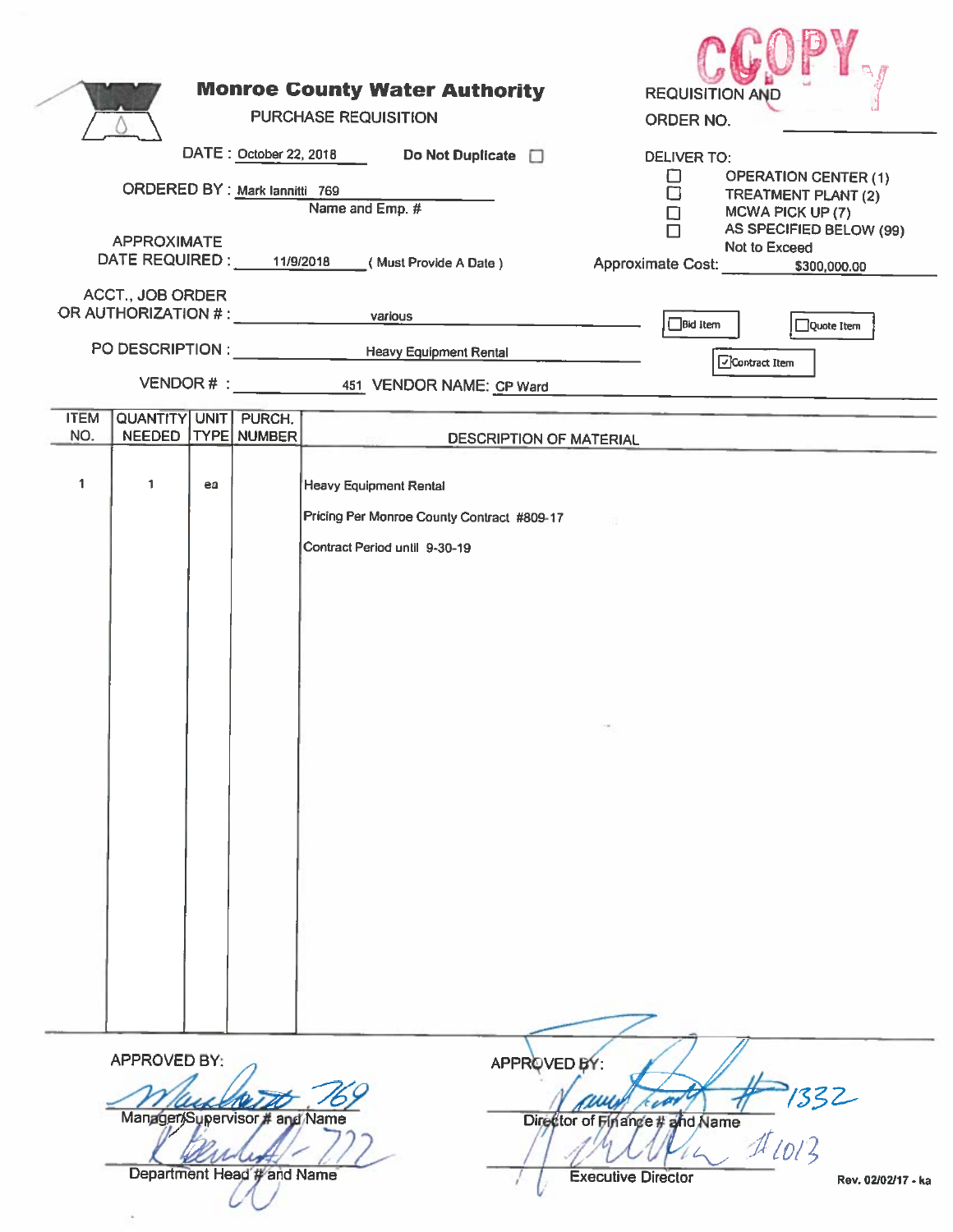

## **CONTRACT DATA SHEET**

Monroe County Division of Purchasing<br>200 County Office Building, Rochester NY 14614

| - | I |  |
|---|---|--|
|   |   |  |

**Heavy Equipment Rental** 

**CONTRACT#:** 

809-17

**CONTRACT DATES:** 

**BUYER: PHONE:** FAX:

**VENDOR(S):** 

**SEAN WILCOX** 585/753-1136 585/753-1104

10/1/17-9/30/19

CP Ward 100 River Rd. **PO Box 900** Scottsville, NY 14546

 $Ph:$ 585-889-8800 Fax: 585-889-6008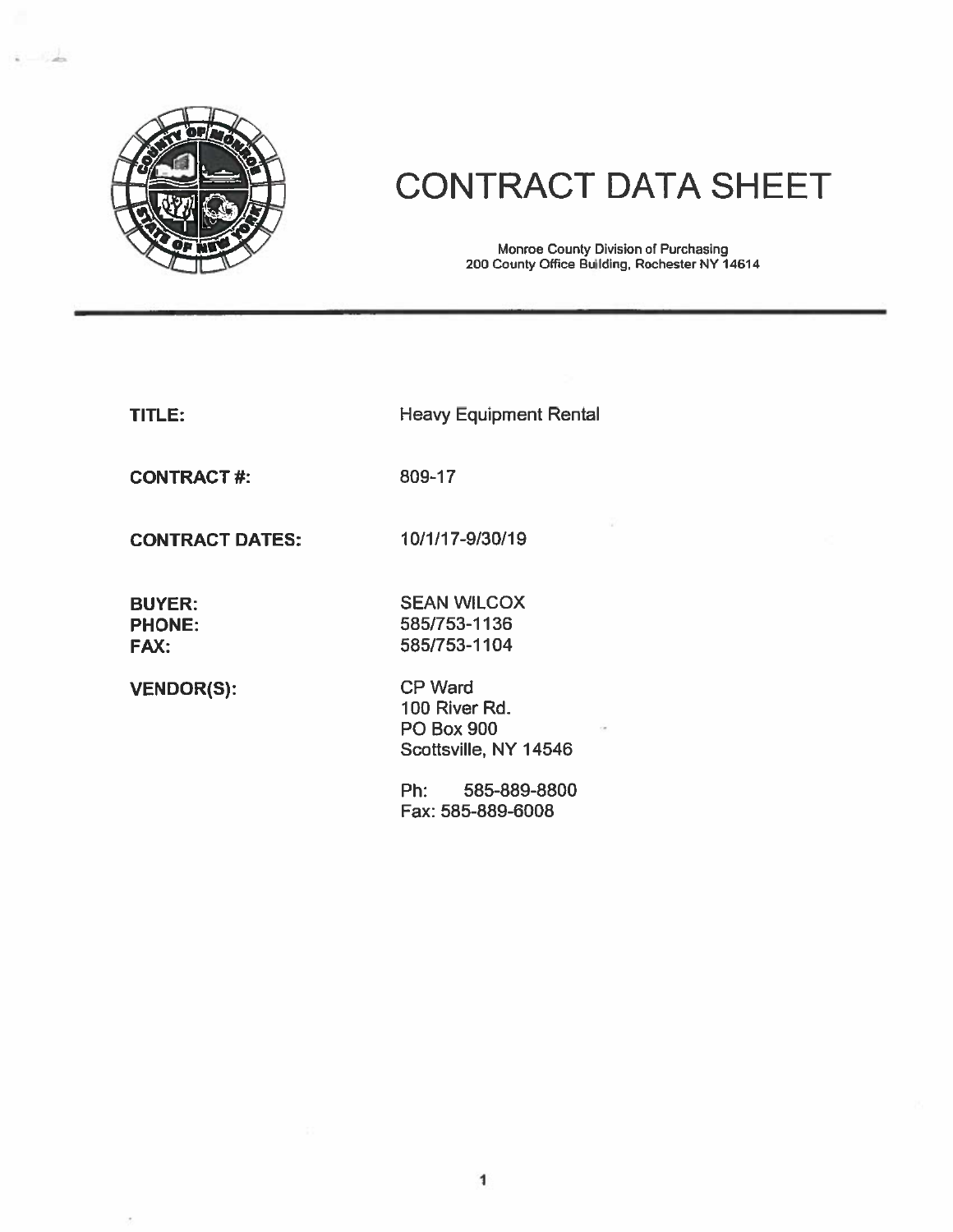|                    |                                                                |    |                                | <b>Monroe County Water Authority</b><br><b>PURCHASE REQUISITION</b>                                                                                                                                                                                                                                                                                | <b>REQUISITION AND</b><br>ORDER NO.                                                      |
|--------------------|----------------------------------------------------------------|----|--------------------------------|----------------------------------------------------------------------------------------------------------------------------------------------------------------------------------------------------------------------------------------------------------------------------------------------------------------------------------------------------|------------------------------------------------------------------------------------------|
|                    |                                                                |    |                                | DATE: October 26, 2018 Do Not Duplicate D                                                                                                                                                                                                                                                                                                          | <b>DELIVER TO:</b>                                                                       |
|                    |                                                                |    | ORDERED BY : Mark lannitti 769 | Name and Emp. #                                                                                                                                                                                                                                                                                                                                    | <b>OPERATION CENTER (1)</b><br>⊔<br>$\Box$<br>TREATMENT PLANT (2)                        |
|                    | <b>APPROXIMATE</b>                                             |    |                                | DATE REQUIRED : 11/9/2018 (Must Provide A Date)                                                                                                                                                                                                                                                                                                    | MCWA PICK UP (7)<br>□<br>AS SPECIFIED BELOW (99)<br>Approximate Cost: _____ \$250,000.00 |
|                    | <b>ACCT., JOB ORDER</b><br>OR AUTHORIZATION # : ______________ |    |                                | Various                                                                                                                                                                                                                                                                                                                                            | □Bld Item                                                                                |
|                    |                                                                |    |                                | PO DESCRIPTION : ________________________Heavy Equipment Rental                                                                                                                                                                                                                                                                                    | Quote Item<br>Contract Item                                                              |
|                    |                                                                |    |                                |                                                                                                                                                                                                                                                                                                                                                    |                                                                                          |
| <b>ITEM</b><br>NO. | QUANTITY UNIT PURCH.<br><b>NEEDED</b>                          |    | TYPE NUMBER                    | <b>DESCRIPTION OF MATERIAL</b>                                                                                                                                                                                                                                                                                                                     |                                                                                          |
| 1                  | 1                                                              | ea |                                | Heavy equipment rental utilizing NY State Contract award #22935 - OGS Group 72007<br>Vendors approved:<br>Admar Supply Co. Inc. - PC67202<br>C.P.Ward Inc. - PC67204<br>George & Swede Sales & Service Inc. - PC67270<br>Monroe Tractor & Implement Co. Inc. - PC67211<br>Equipment will be ordered as needed.<br>Contract period until 10/26/2020 |                                                                                          |
|                    | APPROVED BY:                                                   |    |                                | APPROVED BY:                                                                                                                                                                                                                                                                                                                                       |                                                                                          |

Vary Court # 1332 Executive Director

Rev. 02/02/17 - ka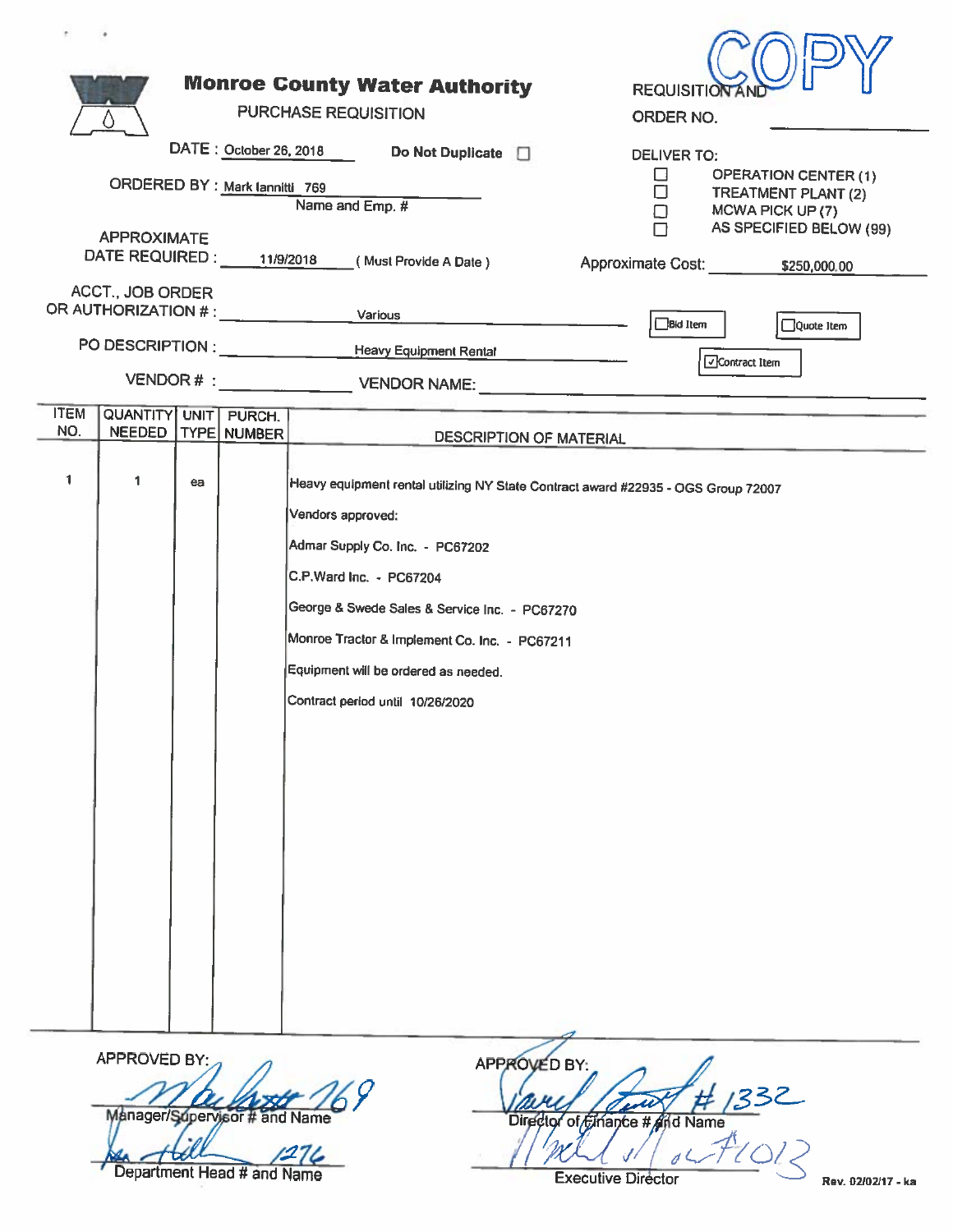

Corning Tower, Empire State Plaza, Albany, NY 12242] www.nyspro.ogs.ny.gov | customer.services@ogs.ny.gov | 518-474-6717

## **Contract Award Notification Update**

#### **Contract Extension Through October 26, 2020** Subject:

| DATE:           | October 25, 2018                                                |                                                       | AWARD#: | 22935   | <b>GROUP #: 72007</b> |  |  |
|-----------------|-----------------------------------------------------------------|-------------------------------------------------------|---------|---------|-----------------------|--|--|
|                 | <b>AWARD DESCRIPTION:</b>                                       | Heavy Equipment Rental (Statewide)                    |         |         |                       |  |  |
|                 | <b>CONTRACT PERIOD:</b><br>October 27, 2015 to October 26, 2020 |                                                       |         |         |                       |  |  |
| <b>CONTACT:</b> |                                                                 | Ronald Brown   518-474-7648   ronald.brown@ogs.ny.gov |         |         |                       |  |  |
|                 | <b>CONTRACT NO.: Various</b>                                    | <b>CONTRACTOR:</b>                                    |         | Various |                       |  |  |

Please be advised that the following contracts have been extended through October 26, 2020:

| <b>Contract #</b> | <b>Contractor</b>                        |
|-------------------|------------------------------------------|
| PC67271           | Abele Tractor and Equipment Company Inc. |
| PC67201           | Able Equipment Rental Inc.               |
| PC67202           | Admar Supply Company Inc.                |
| PC67204           | C.P. Ward Inc.                           |
| PC67203           | Continental Lift Truck Inc.              |
| PC67787           | Crafco Inc.                              |
| PC68235           | Dejana Industries LLC                    |
| PC67206           | <b>Durante Rentals LLC</b>               |
| PC67270           | George & Swede Sales & Service, Inc.     |
| PC67208           | Herc Rentals Inc.                        |
| PC67209           | <b>J&amp;J Equipment LLC</b>             |
| PC67211           | Monroe Tractor & Implement Company Inc.  |
| PC67213           | Niagara Frontier Equipment Sales Inc.    |
| PC67214           | Patch Management Inc.                    |
| PC67215           | Robert H. Finke & Sons Inc.              |
| PC67217           | Stephenson Equipment Inc.                |
| PC67218           | <b>Tracey Road Equipment Inc.</b>        |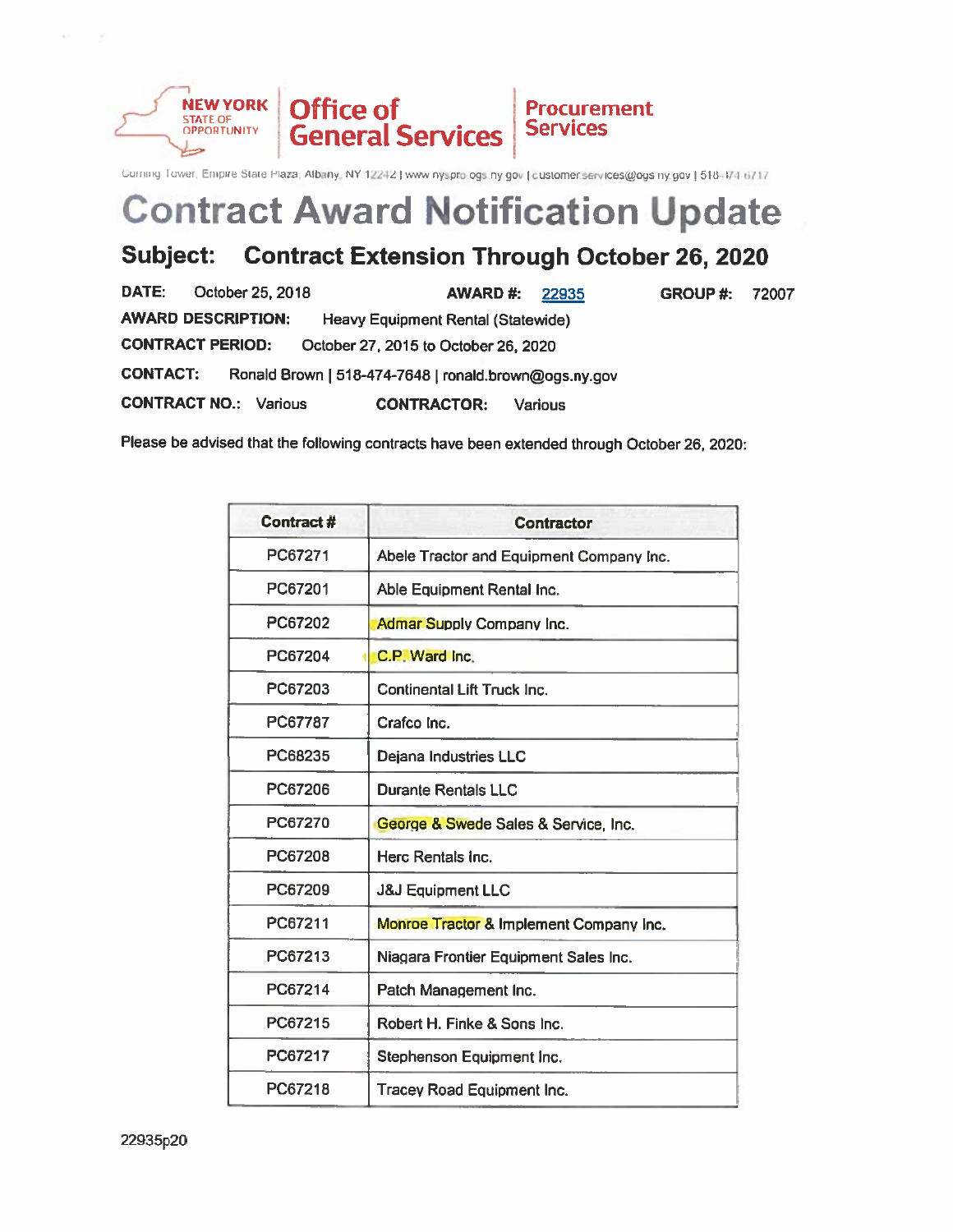

**Procurement Services** 

Corning Tower, Empire State Plaza, Albany, NY 12242 | http://nyspro.ogs.ny.gov | customer.service@ogs.ny.gov | 518-174-6717

## **Contract Award Notification**

| <b>Title</b>                    |                      | <b>Group 72007-HEAVY EQUIPMENT RENTAL</b><br>(Statewide)<br><b>Classification Code(s): 22 and 72</b> |  |  |  |
|---------------------------------|----------------------|------------------------------------------------------------------------------------------------------|--|--|--|
| <b>Award Number</b>             | $\ddot{\bullet}$     | 22935<br>(Replaces Award 21461)                                                                      |  |  |  |
| <b>Contract Period</b>          |                      | October 27, 2015 to October 26, 2020                                                                 |  |  |  |
| <b>Bid Opening Date</b>         | $\ddot{\bullet}$     | <b>August 15, 2015</b>                                                                               |  |  |  |
| Date of Issue                   | $\ddot{\phantom{a}}$ | October 28, 2015 (Revised October 25, 2018)                                                          |  |  |  |
| <b>Specification Reference:</b> |                      | As Incorporated In The Award                                                                         |  |  |  |
| <b>Contractor Information:</b>  |                      | Appears on Page 2 of this Award                                                                      |  |  |  |

#### **Address Inquiries To:**

| <b>State Agencies &amp; Vendors</b> |  |                                             | <b>Political Subdivisions &amp; Others</b> |  |  |
|-------------------------------------|--|---------------------------------------------|--------------------------------------------|--|--|
| Name                                |  | : Ronald Brown                              | <b>Procurement Services</b>                |  |  |
|                                     |  | Title : Contract Management Specialist 1    | <b>Customer Services</b>                   |  |  |
| Phone                               |  | $: 518 - 474 - 7648$                        | Phone<br>518-474-6717                      |  |  |
|                                     |  | $\mathbf{E}$ -mail: ronald.brown@ogs.ny.gov | $E$ -mail: customer.services@ogs.ny.gov    |  |  |

#### Procurement Services values your input. Complete and return "Contract Performance Report" at end of document.

#### **Description**

The purpose of this Award is to provide Authorized Users with a means of acquiring short term Rental (i.e., Daily, Weekly or Monthly) of Heavy Equipment. The Contracts under this Award are Backdrop Contracts for the Product Line and associated Ceiling Prices set forth in the Contract Pricelists. Heavy Equipment Rental shall be on an as-needed basis by Authorized Users via a competitive Rental Quote process (see the "How to Use" document), with Rental provided, at a minimum, to Authorized User locations in the counties listed on the "Rental Area" document.

PR #22935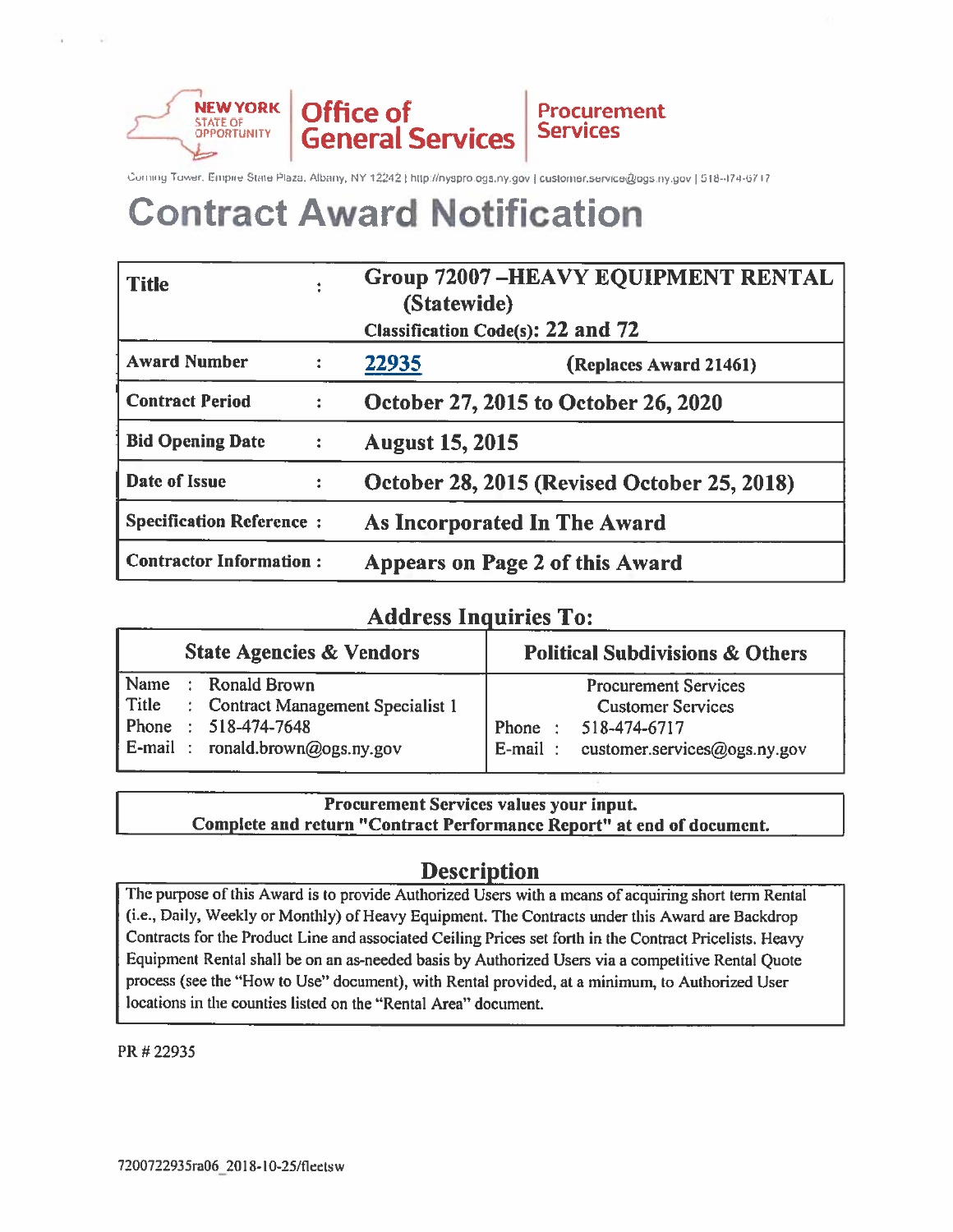

**Monroe County Water Authority** 



Memorandum

| To:      | Raymond Benshoff, Exec. Director of FFO                              | Date:   | 10/25/2018                               |
|----------|----------------------------------------------------------------------|---------|------------------------------------------|
| From:    | Karin Anderson, Purchasing Manager                                   | File:   |                                          |
| Subject: | <b>Recommendation for Bid Award</b><br>November 8, 2018 Board Agenda | Copies: | M. Quattrone<br>M. lannitti<br>M. Hussar |

Bids were received on October 19, 2018, for 24" Valves, Retainer Glands and Sleeves. The apparent low responsive, responsible bidder is Blair Supply in the amount of \$14,624.98.

Bids were also received from:

| $\bullet$ Core & Main | \$15,072.00 |
|-----------------------|-------------|
| • T. Mina Supply      | \$15,261.00 |
| $\bullet$ F.W. Webb   | \$30,232.55 |

I recommend that the bid be awarded to the low responsive, responsible bidder.

 $/ka$ Attachment: Bid tabulation

(Dis)Approved by

**Department Head** 

Date

**Date** 

(Dis)Approved by

(Bis)Approved by

**Executive Director** 

Purchasing Manager

(Dis)Approved by

**Executive Assistant/Board** 

**Date**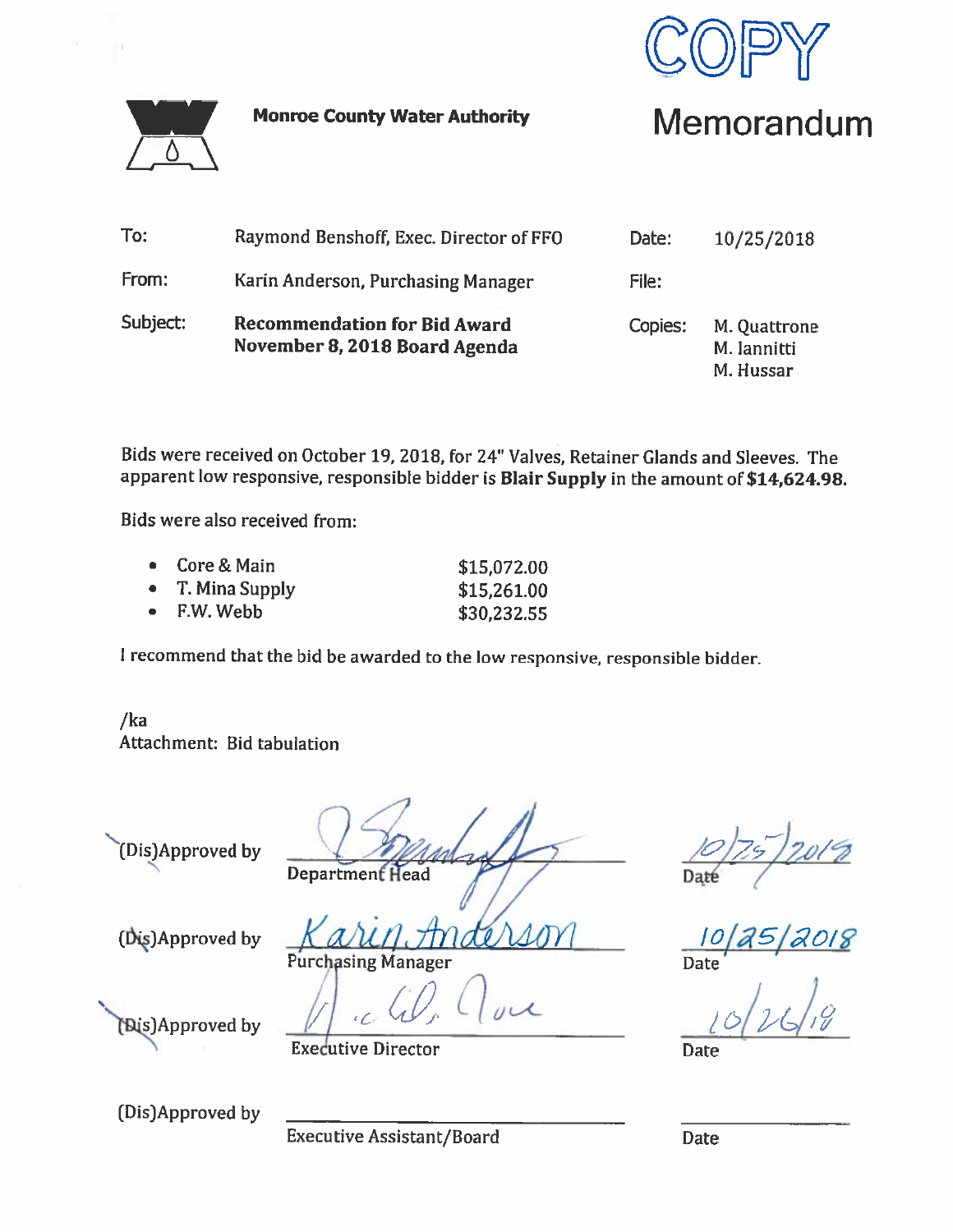# Monroe County Water Authority<br>MCWA 101816 – 24" Valves, Retainer Glands and Sleeves

| <b>Item No</b> | Qty            | <b>Description</b>                       | (1)<br><b>BLAIR SUPPLY</b> | (2)<br><b>CORE &amp; MAIN</b> | (3)<br><b>T. MINA</b><br><b>SUPPLY</b> | (4)<br><b>F.W. WEBB</b> |
|----------------|----------------|------------------------------------------|----------------------------|-------------------------------|----------------------------------------|-------------------------|
|                |                | 24" MJ x MJ Butterfly Valve - Open Right | \$4,800.00                 | \$4,899.00                    | \$5,145.80                             | \$5.285.00              |
|                |                | 24" MJ x MJ Butterfly Valve - Open Left  | \$4,800.00                 | \$4,899.00                    | \$5,145.80                             | \$21,016.62             |
|                | 6              | 24" MJ Complete Accessory Kit            | \$815.10                   | \$828.00                      | \$700.20                               | \$219.12                |
| 4              | 6              | 24" Megalug Retainer Gland               | \$1,891.08                 | \$1,926.00                    | \$1,830.00                             | \$1,806.00              |
| 5.             | $\overline{2}$ | 24" MJ x MJ Solid Sleeve                 | \$2,318.80                 | \$2,520.00                    | \$2,439.20                             | \$2,522.00              |
|                |                |                                          |                            |                               |                                        |                         |
|                |                | <b>TOTAL</b>                             | \$14,624.98                | \$15,072.00                   | \$15,261.00                            | \$30,849.54             |
|                |                | <b>DISCOUNT</b>                          | <b>None</b>                | <b>None</b>                   | <b>None</b>                            | 2% 10                   |
|                |                | TOTAL INCLUDING DISCOUNT                 | \$14,624.98                | \$15,072.00                   | \$15,261.00                            | \$30,232.55             |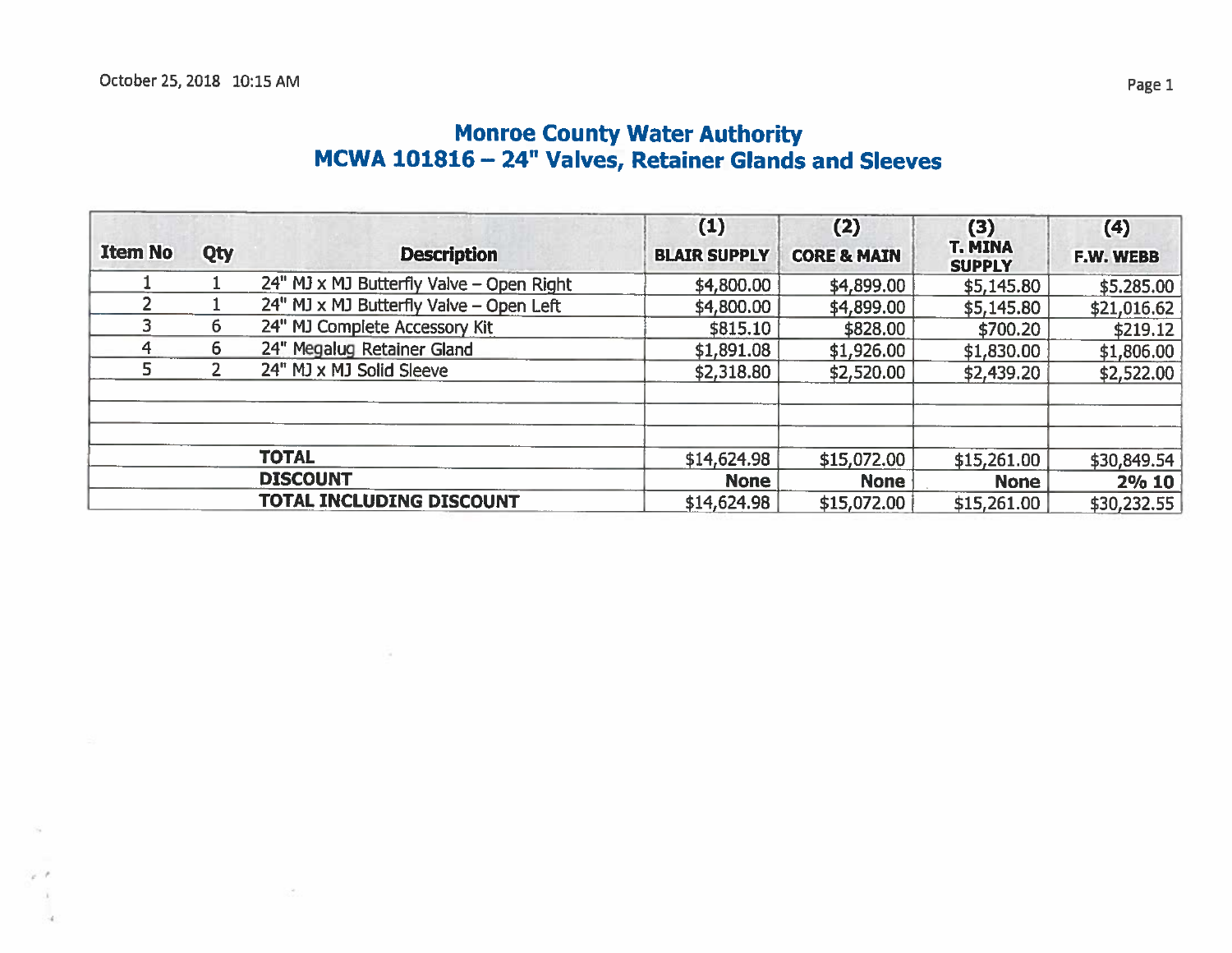

**Monroe County Water Authority** 

## Memorandum

Date: 10/30/2018 **Raymond Benshoff** To: File: WA 101819 From: Karin Anderson Copies: **Recommendation for Bid Award** Subject: November 8, 2018 Board Agenda

Bids were received on October 29, 2018, for Stainless Steel Curb Box Rods. This is a one year, unit price contract with the option to renew for up to four additional one-year periods upon mutual consent. The apparent low responsive, responsible bidder is Core and Main in the amount of \$14,229. The bid amount is based on estimated quantities.

We also received bids from:

T. Mina Supply **Blair Supply** 

\$16,050 \$19,725

I recommend that the bid be awarded to the low responsive, responsible bidder.

/ka Attachments: Bid tabulation

(Dis)Approved by

Debartment Head

(Dis)Approved by

 $\sqrt{2\pi}$ **Purchasing Manager** 

 $\frac{10}{21}$  | 18

(Dis)Approved by

**Executive Director** 

**Date** 

(Dis)Approved by

**Executive Assistant/Board** 

**Date**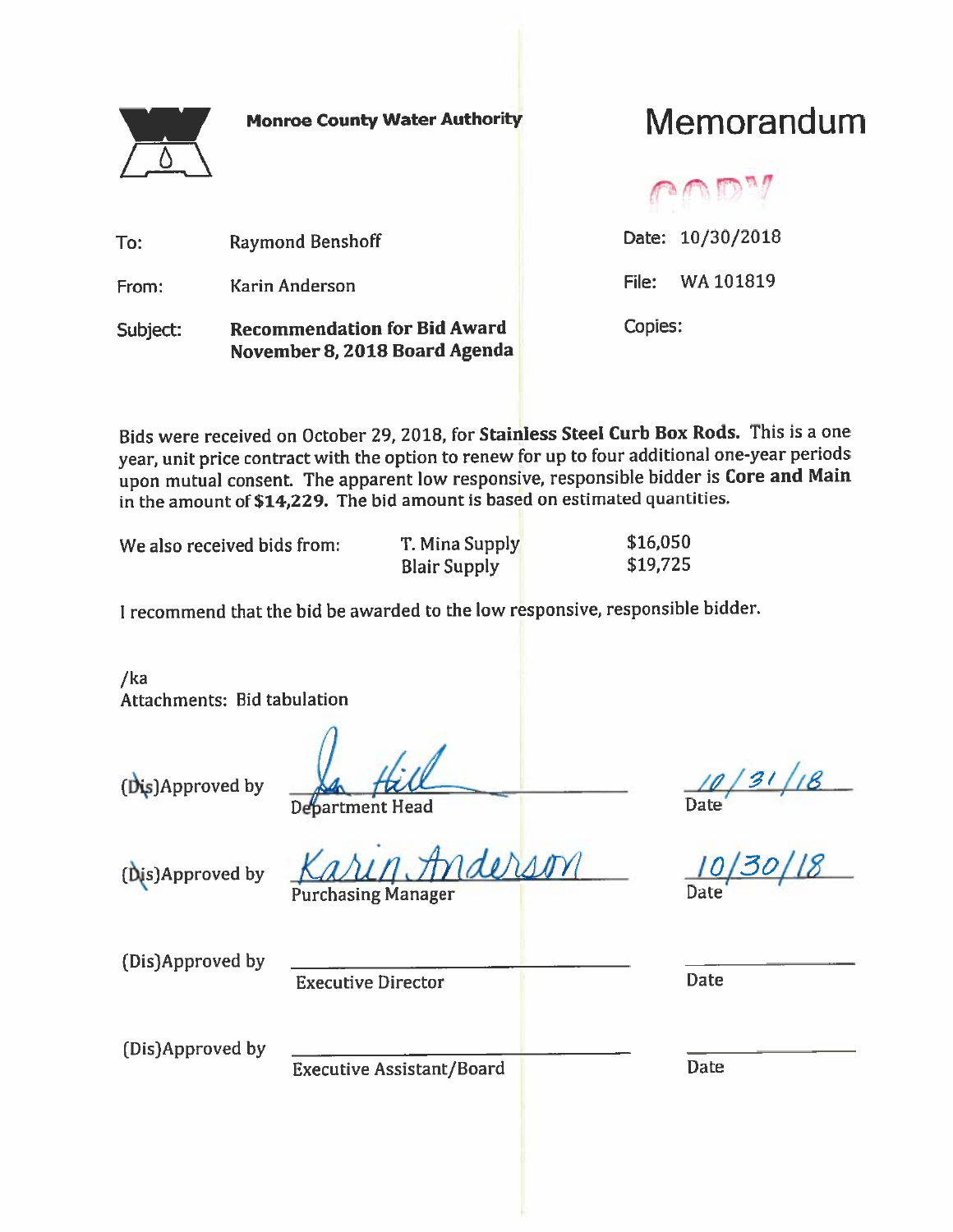## Monroe County Water Authority<br>MCWA 101819 – Stainless Steel Curb Box Rods

|                |     |                                  |                            |                              | <b>No Bid</b>                 |                  |
|----------------|-----|----------------------------------|----------------------------|------------------------------|-------------------------------|------------------|
| <b>Item No</b> | Qty | <b>Description</b>               | (1)<br><b>BLAIR SUPPLY</b> | (2)<br><b>T. MINA SUPPLY</b> | (3)<br><b>CORE &amp; MAIN</b> | (4)<br>F.W. WEBB |
|                | 900 | 42" Stainless Steel Curb Box Rod | \$16,065                   | \$12,960                     | \$11,493                      | \$0              |
|                | 300 | 24" Stainless Steel Curb Box Rod | \$3,660                    | \$3,090                      | \$2,736                       | \$0              |
|                |     |                                  | \$19,725                   | \$16,050                     | \$14,229                      | \$0              |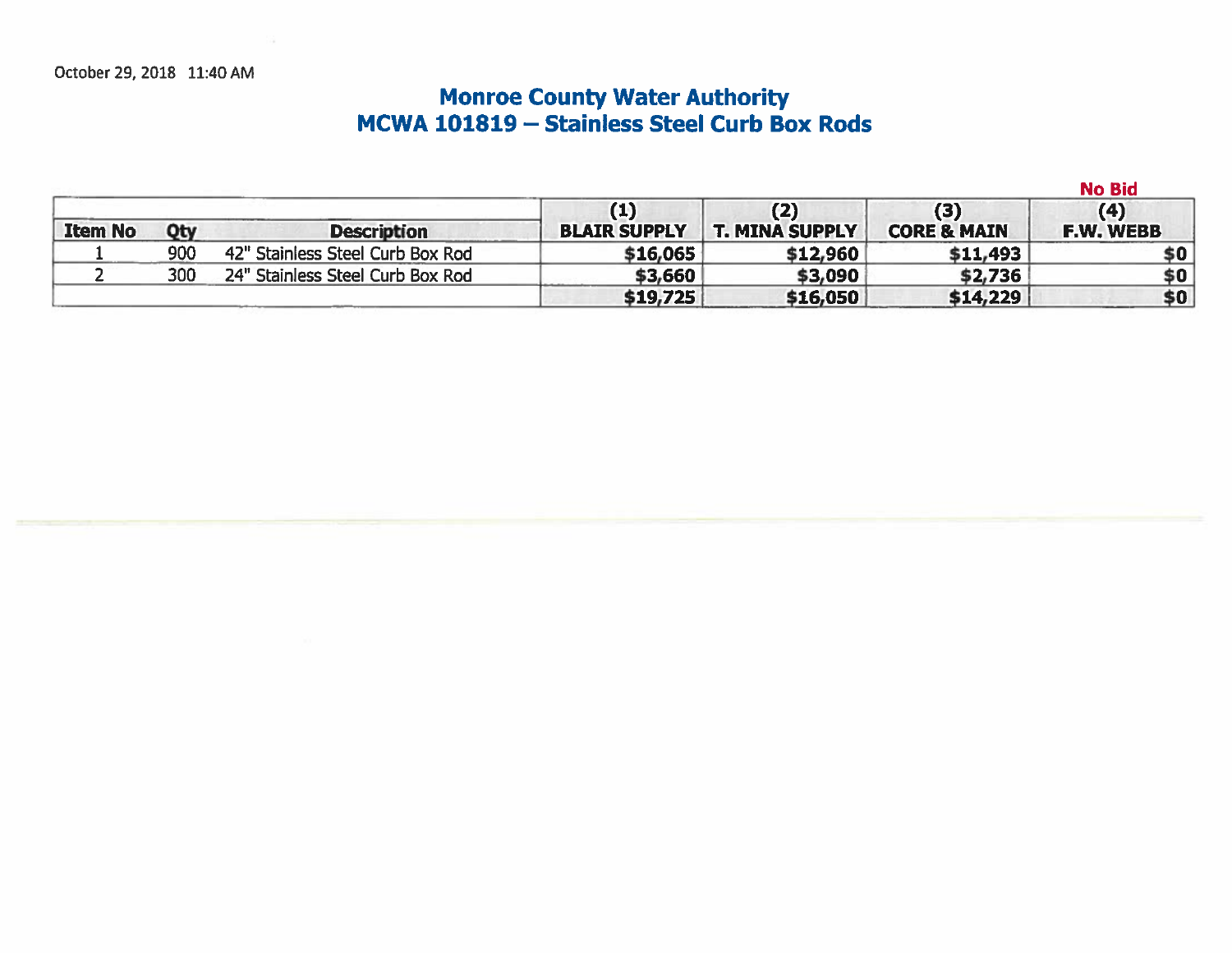

**Monroe County Water Authority** 



To: Raymond Benshoff Date: 10/30/2018 From: Karin Anderson File: WA 101818 Subject: **Recommendation for Bid Award** Copies: November 8, 2018 Board Agenda

Bids were received on October 29, 2018, for Curb Boxes and Rods. This is a one year, unit price contract with the option to renew for up to four additional one-year periods upon mutual consent. The apparent low responsive, responsible bidder is Core and Main in the amount of \$47,550. The bid amount is based on estimated quantities.

| We also received bids from: |  |
|-----------------------------|--|
|-----------------------------|--|

T. Mina Supply **Blair Supply** 

\$48,870 \$50,910

I recommend that the bid be awarded to the low responsive, responsible bidder.

 $/ka$ Attachments: Bid tabulation

(Dis)Approved by

bartment Head

(Dis)Approved by

 $\lambda$ IN **Purchasing Manager** 

 $\frac{10}{20}$ <br>Date<br> $\frac{10}{20}$ /10

(Dis)Approved by

**Executive Director** 

**Date** 

(Dis)Approved by

**Executive Assistant/Board** 

Date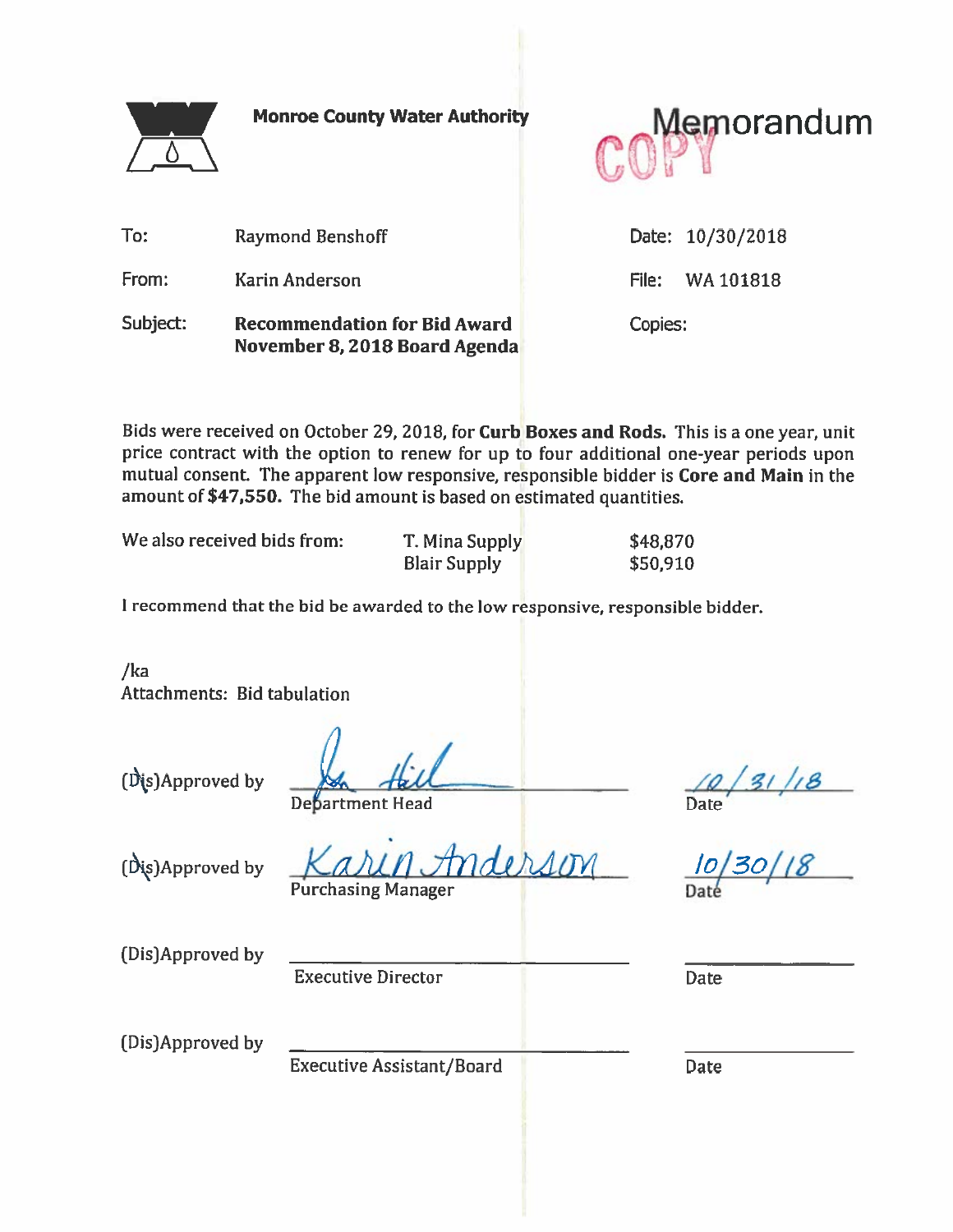October 29, 2018 11:40 AM

# **Monroe County Water Authority<br>MCWA 101818 – Curb Boxes and Rods**

**No Bid** 

|                |     |                                |                     | (2)                   | (3)                    | (4)       |
|----------------|-----|--------------------------------|---------------------|-----------------------|------------------------|-----------|
| <b>Item No</b> | Qty | <b>Description</b>             | <b>BLAIR SUPPLY</b> | <b>T. MINA SUPPLY</b> | <b>CORE &amp; MAIN</b> | F.W. WEBB |
|                | 600 | 1-1/4" Curb Box & Rod Complete | \$30,810            | \$28,620              | \$27,606               | \$0       |
|                | 600 | 1-1/4" Curb Box without Rod    | \$20,100            | \$20,250              | \$19,944               | \$0       |
|                |     |                                | \$50,910            | \$48,870              | \$47,550               | \$0       |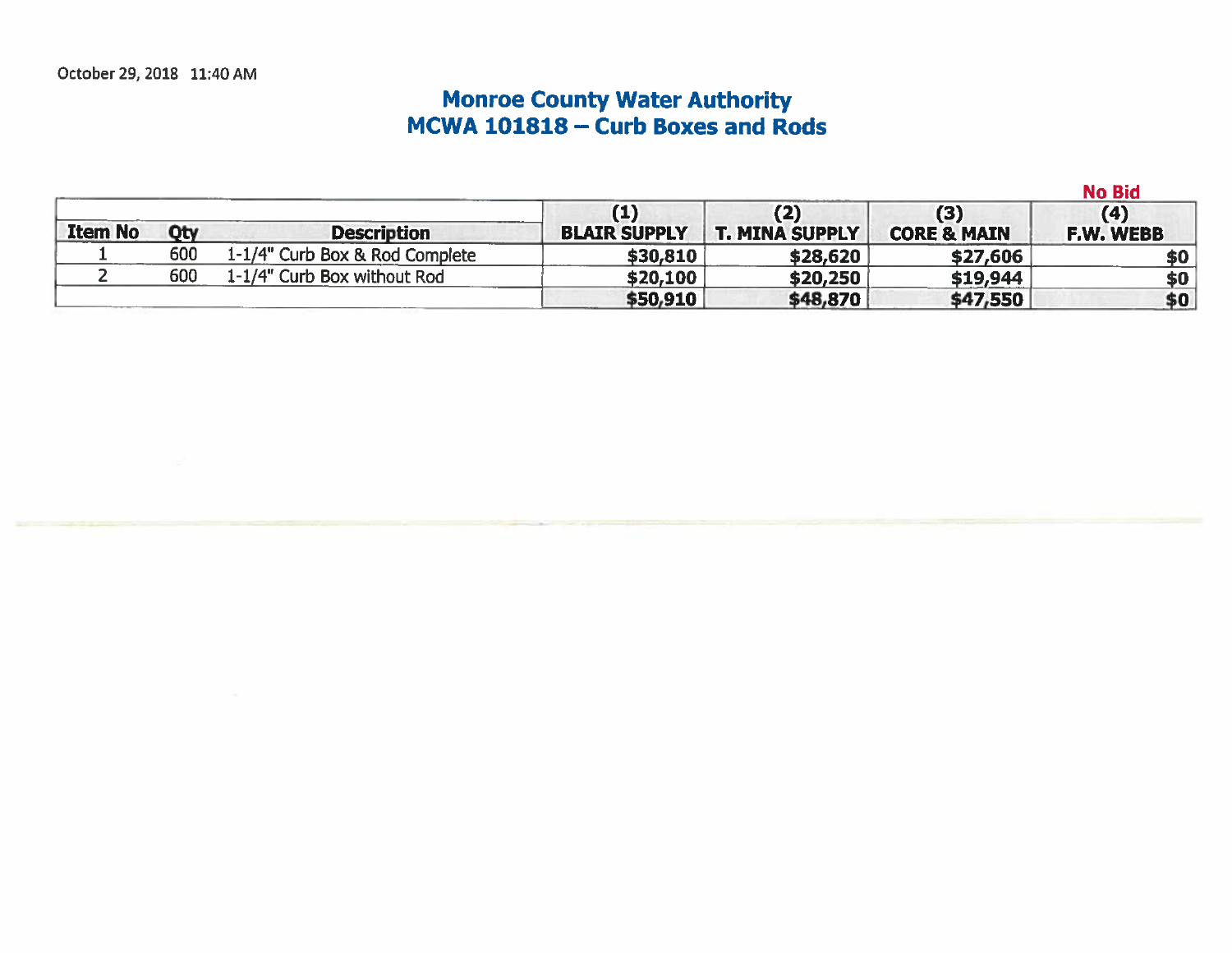

## **MONROE COUNTY WATER AUTHORITY**

**Current** 

**Rate** 

 **Schedule** 

**Effective January 1, 2019**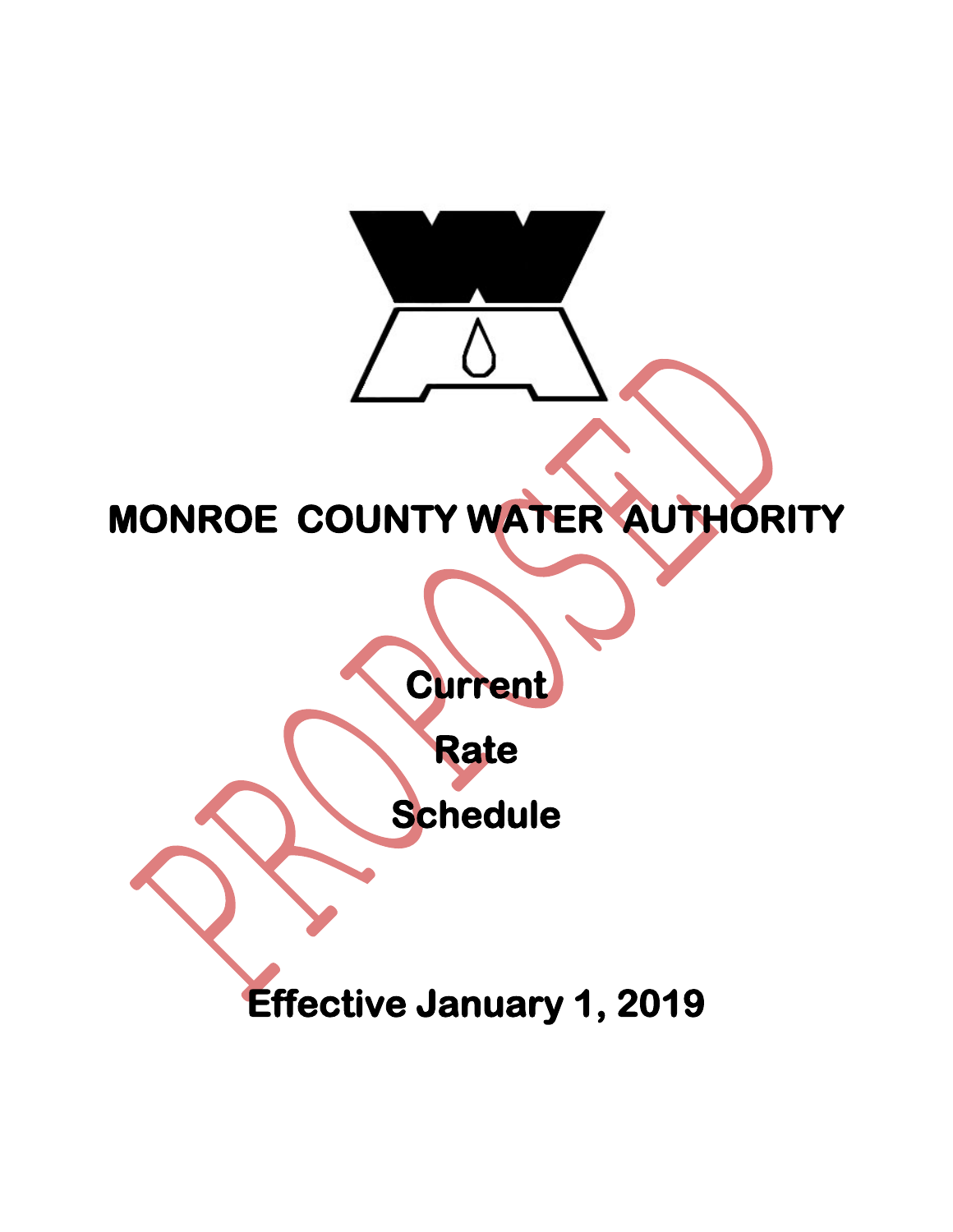#### **XI. RATES, FEES AND OTHER CHARGES FOR WATER SERVICE**

Rates for sale of water to all customers of the Authority excluding water sold to the City of Rochester and others pursuant to special contracts.

#### **11.1 BILLING**

All billing of charges for water and water services is in arrears. All charges for service connections are payable in advance.

#### **11.2 RETAIL SERVICE METERED RATES**

#### A. Base Charge

The charge for each connection is dependent upon meter size.



B. Commodity Charge (per 1000 gallons)

The charge for all water consumption.

- (1) **Residential Class** includes all residential, small commercial and community service establishments in Monroe County. **\$ 3.26**
- (2) **Non-Residential Class** includes large commercial, industrial, municipal and all other direct retail customers in Monroe County.

| (a) First $125,000$ gallons       | 3.26 |
|-----------------------------------|------|
| (b) Each additional 1,000 gallons | 2.31 |

- (3) **Out-of-County Landfill Class** within the Town of Bergen or the Village of Bergen, Genesee County. **3.26**
- (4) **Out-of-County Class** includes residential, small commercial and community service establishments located outside of Monroe County, except any area covered under existing agreements, or where water is purchased by MCWA from a third party.

 $(11.2B(1) \times 110\%)$  3.58

- (5) **Western Genesee County Class** includes all customers in Genesee County served by water purchased by MCWA from a third party. 4.72
- (6) **Town of Richmond Class** includes all customers in the Town of Richmond.
	- 5.03

(1)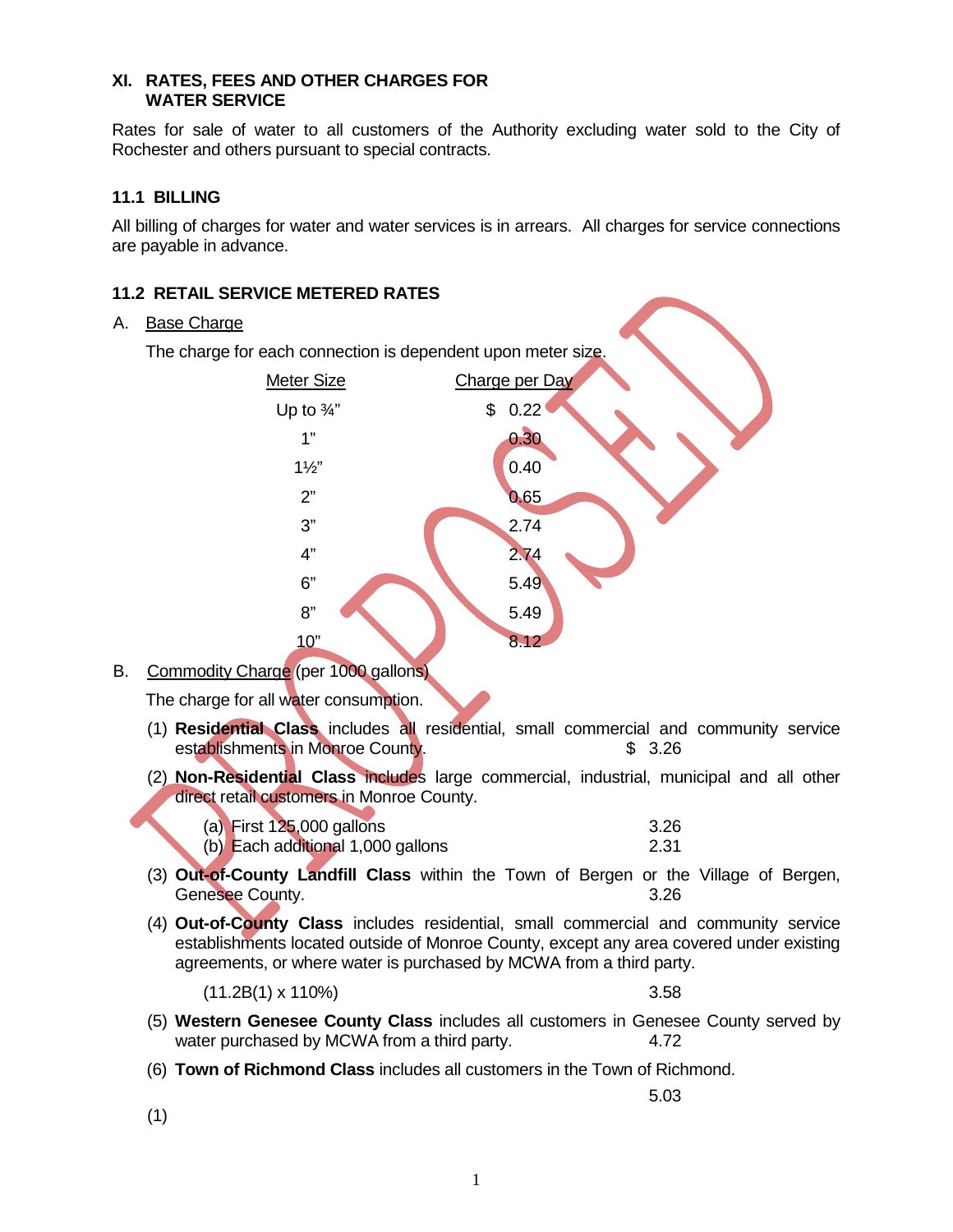#### **11.3 WHOLESALE SERVICE METERED RATES – Billed Monthly**

#### A. Base Charge

The charge for each connection is dependent upon meter size.

| <u>Meter Size</u>     | Charge per Day |  |
|-----------------------|----------------|--|
| Up to $\frac{3}{4}$ " | 0.22           |  |
| 1"                    | 0.30           |  |
| $1\frac{1}{2}$        | 0.40           |  |
| 2"                    | 0.65           |  |
| 3"                    | 2.74           |  |
| 4"                    | 2.74           |  |
| 6"                    | 5.49           |  |
| 8"                    | 5.49           |  |
| 10"                   | 8.12           |  |

#### B. Commodity Charge (per 1000 gallons)

The charge for all water consumption.

(1) **Wholesale Class** includes all towns, villages, or water districts within Monroe County, that have contracts with the Authority to purchase their total water supply from the Authority.

2.31

(2) **Wholesale Out-of-County Class** includes all towns or villages, outside Monroe County, with water districts that have contracts with the Authority to purchase their total water supply from the Authority, except where water is purchased by MCWA from a third party.

 $(11.3B(1) \times 110\%)$  2.54

- (3) **Wholesale Western Genesee County Class** includes service to towns and villages in Genesee County that have contracts with the Authority to purchase their entire water supply from the Authority and where such water supply is purchased by the Authority from a third party. 3.68
- (4) **Wholesale Town of Canadice**, includes service to the Town of Canadice that has contracted with the Authority to purchase their entire water supply from the Authority and where such water supply is purchased by the Authority from a third party.

3.99

#### C. Backwash Non-Potable Water Supply Rate (per 1000 gallons)

Backwash Non-Potable Water Supply Class includes service connections to the backwash return line discharging from the Webster Water Treatment Plant. At cost for any required Service Status Changes as per 11.8.B.

#### **11.4 SUPPLEMENTAL SUPPLY RATES**

The rate for all water sold as a supplemental supply to a water district or other municipality with its principal supply elsewhere or as the entire supply to water district or municipality that does not have a contract with the Authority to purchase its total supply from the Authority.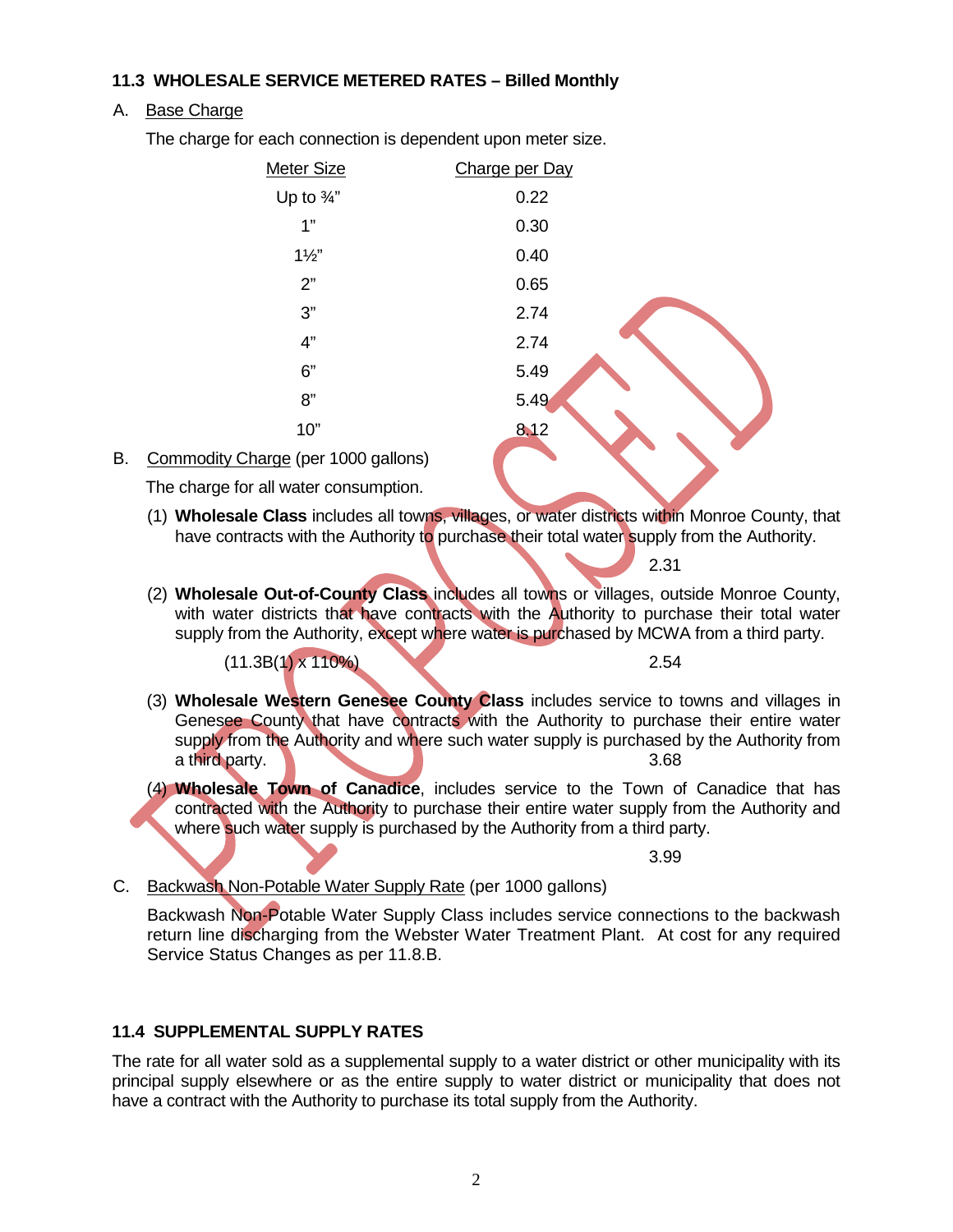#### A. Base Charge

The charge for each connection is dependent upon meter size.



street in the public right-of-way, or on an easement granted to the Authority, or for training events if conducted at preapproved hydrant locations with advanced notification to the Authority.

C. Additional Public Hydrants

The annual maintenance fee for Additional Public Hydrants installed under Article VII.

\$ 200.00

#### **11.6 ACCOUNT CHARGE**

An account charge shall be paid by each applicant for a water service account.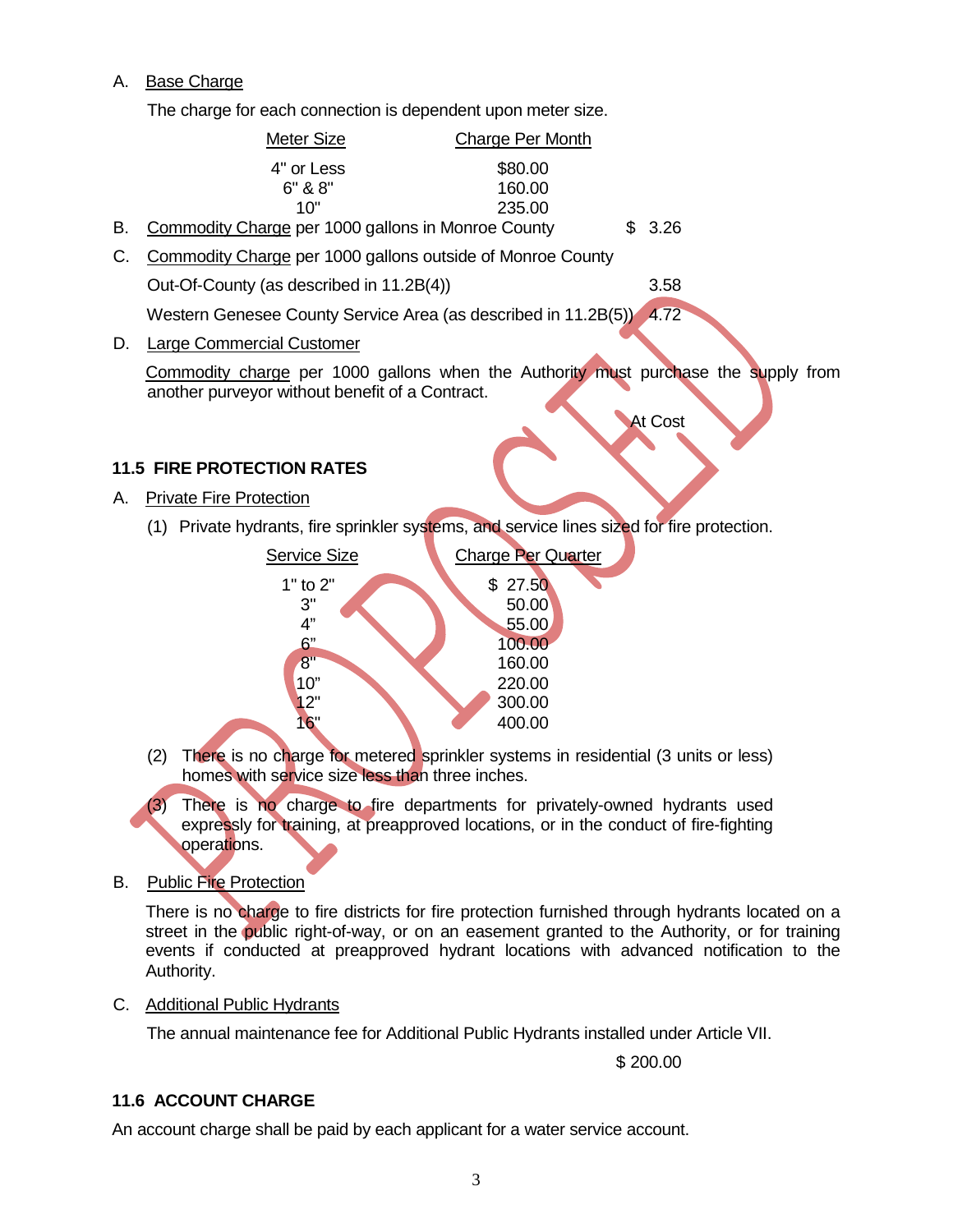| New Account      | \$25.00 |
|------------------|---------|
| Account Transfer | 15.00   |

#### **11.7 SERVICE CONNECTION CHARGE**

A. No charge is made for local facilities which exist in a public right-of-way or in an easement of the Authority that is contiguous with the property of an applicant for water service. Within certain leased water districts, the applicant may be liable to the water district for charges to connect to its local facilities leased to the Authority.

Where local facilities do not exist contiguous to the applicant's property, such applicant must arrange for an extension of mains (Article VI) at the expense of the applicant.

B. A service connection charge shall be paid by each new applicant for each new service and meter installation on an existing water main prior to approval of the application. The service connection charge includes the installation of a 1-inch water service within the public right-ofway or easement, a 5/8-inch by 3/4-inch meter, and the creation of a new account.

Service Connection Charge  $$ 2,600.00^{(1)(2)}$ 

 $<sup>(1)</sup>$ In the event that multiple services are installed in the same excavation, a partial refund is</sup> available for a two-year period from the date of payment. 25% of the cost for each additional service (this does not include the first service which is not eligible for any refund) will be refunded if the service is activated within the two-year period..

 $^{(2)}$ New water services greater than 1-inch in diameter or new water meters larger than 5/8-inch by 3/4-inch will be charged at cost.

C. Services installed as part of a new Water District extension or formation or a Developers Main Extension shall be installed under the Main Extension Agreement with the Town or the Developer.

| D.  | Meter Tile Installations                             |                             |
|-----|------------------------------------------------------|-----------------------------|
|     | (1) At the Time of Service Application/Installation  | \$200.00                    |
|     | <b>Existing Service</b><br>(2)                       | At Cost                     |
| Е.  | <b>Access Easement/Well Separation</b>               | \$500.00                    |
|     | For customers maintaining a well supply on premises. |                             |
| F., | <b>County Clerk Filing Fees</b>                      | At Cost                     |
|     | <b>11.8 FIELD SERVICE CHARGES</b>                    |                             |
|     | <b>Type of Service</b>                               |                             |
| А.  | Meter Test - Customer's Request                      |                             |
|     | Up to 1" Size<br>11/2" & 2" Size<br>Over 2" Size     | \$50.00<br>75.00<br>At Cost |
| В.  | Service Status Change - Customer's Request           |                             |
|     | (1) Shut Off and/or Meter Removal                    | \$40.00                     |
|     | Turn On and/or Meter Set<br>(2)                      | 40.00                       |
|     |                                                      |                             |

C. Shut Off and/or Turn On – Customer's Request - After Hours Between the hours of 4:00 p.m. and 7:00 a.m. Monday through Sunday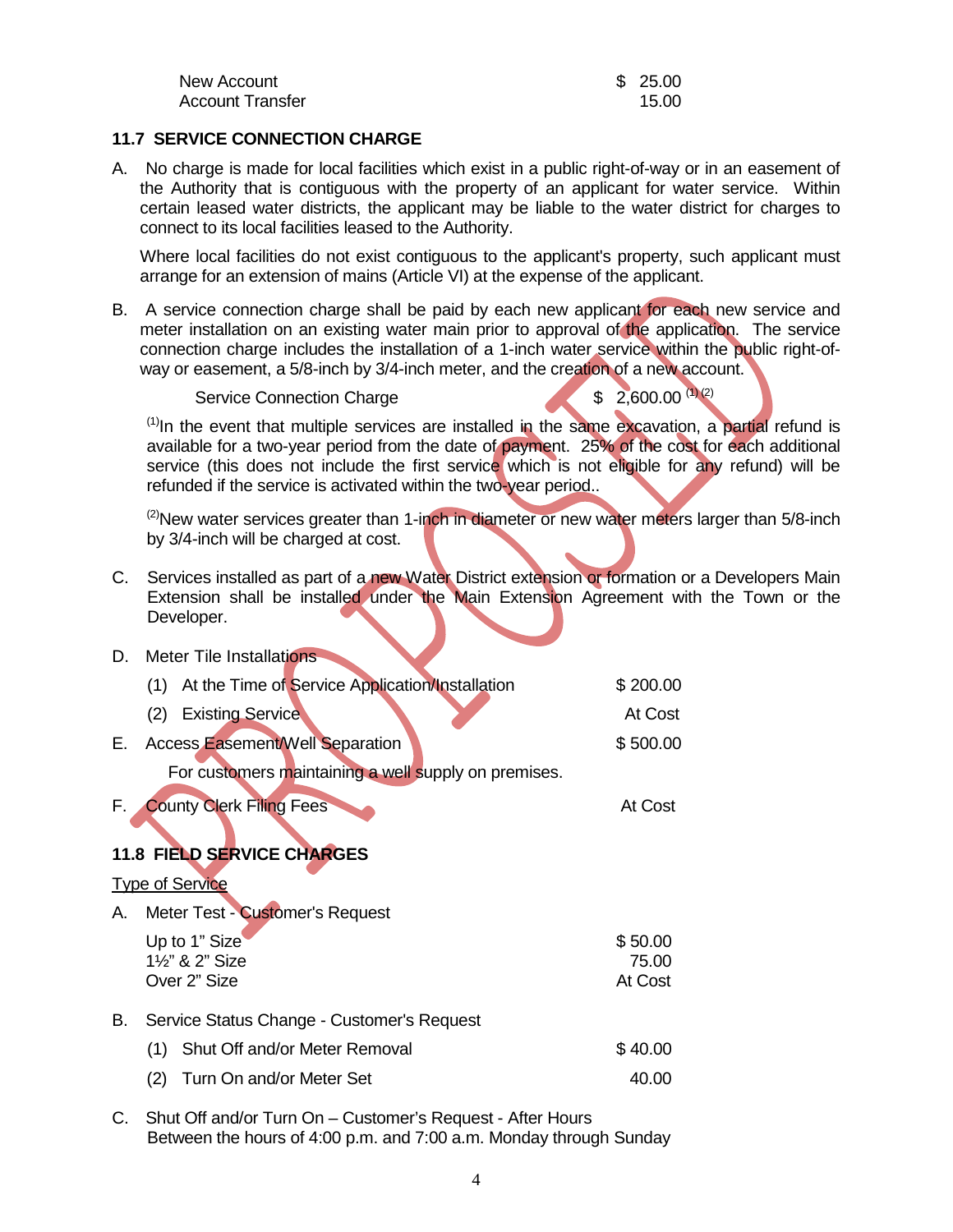|    | (2)   | Turn On                                                                                                                                                                                                                               | 80.00                                                                                    |
|----|-------|---------------------------------------------------------------------------------------------------------------------------------------------------------------------------------------------------------------------------------------|------------------------------------------------------------------------------------------|
| D. | Meter |                                                                                                                                                                                                                                       |                                                                                          |
|    |       | $(1)$ 5/8" x 3/4"                                                                                                                                                                                                                     | \$215.00                                                                                 |
|    |       | (2) 1" & Over                                                                                                                                                                                                                         | At Cost                                                                                  |
| Е. |       | Well Separation Inspection Fee                                                                                                                                                                                                        | \$80.00                                                                                  |
| F. |       | Special Service - by application only                                                                                                                                                                                                 |                                                                                          |
|    |       | (1) Temporary Service - A complete one-inch water service installed to supply water for a<br>short period.                                                                                                                            |                                                                                          |
|    |       | Temporary Service Installation -<br>Temporary Service Abandonment -<br>Deposit -<br><b>Water Service Metered Rates -</b>                                                                                                              | 2,360.00<br>At Cost<br>500.00<br>Per Section 11.2A & B                                   |
|    | (2)   | Hydrant Supply - Irrigation or Construction - Water supply from an authorized hydrant with<br>meter and backflow prevention installed and removed by MCWA only.                                                                       |                                                                                          |
|    |       | Deposit -<br><b>Equipment Use Fee -</b><br><b>Water Service Metered Rates -</b>                                                                                                                                                       | \$500.00<br>150.00<br>Per Section 11.2A & B                                              |
|    |       | Hydrant Supply – Municipal Use - Water supply from authorized hydrants with meter and<br>backflow prevention installed by the permitted municipality for use with their mobile<br>equipment. Not intended for permanent installation. |                                                                                          |
|    |       | <b>Equipment Use Fee -</b>                                                                                                                                                                                                            | \$350.00                                                                                 |
|    | (3)   | Tanker Supply - A supply drawn from specific authorized locations for use in filling water<br>transport vehicles.                                                                                                                     |                                                                                          |
|    |       | <b>Seasonal Permit:</b>                                                                                                                                                                                                               | First Vehicle - \$100.00<br>Each Additional Vehicle - 50.00<br>Wrench Deposit - \$100.00 |
|    |       | G. Unauthorized Use or Operation Fee                                                                                                                                                                                                  |                                                                                          |
|    |       | First Occurrence -<br><b>Each Additional Occurrence -</b>                                                                                                                                                                             | \$500.00 + Costs Incurred<br>$$1,000.00 + Cost$ Incurred                                 |
|    |       | Any unauthorized use or operation of the Authority's water supply system.                                                                                                                                                             |                                                                                          |
| Η. |       | Private hydrant and/or Water Main Maintenance Agreement                                                                                                                                                                               |                                                                                          |
|    |       | (1) Set Up Fee                                                                                                                                                                                                                        | \$200.00                                                                                 |
|    | (2)   | Private Hydrant Inspections - Inspection service performed twice a year per hydrant.<br>(a) Up to two hydrants<br>Each additional hydrant<br>(b)                                                                                      | \$60.00/yr.<br>45.00/yr.                                                                 |
|    |       | Repairs and replacements at owner's cost.                                                                                                                                                                                             |                                                                                          |
| Ι. |       | Service Discontinuance Fee                                                                                                                                                                                                            | \$80.00                                                                                  |
|    |       | Water service discontinued due to noncompliance of the Authority's Rules.                                                                                                                                                             |                                                                                          |
|    |       | 5                                                                                                                                                                                                                                     |                                                                                          |
|    |       |                                                                                                                                                                                                                                       |                                                                                          |

 $(1)$  Shut Off  $$80.00$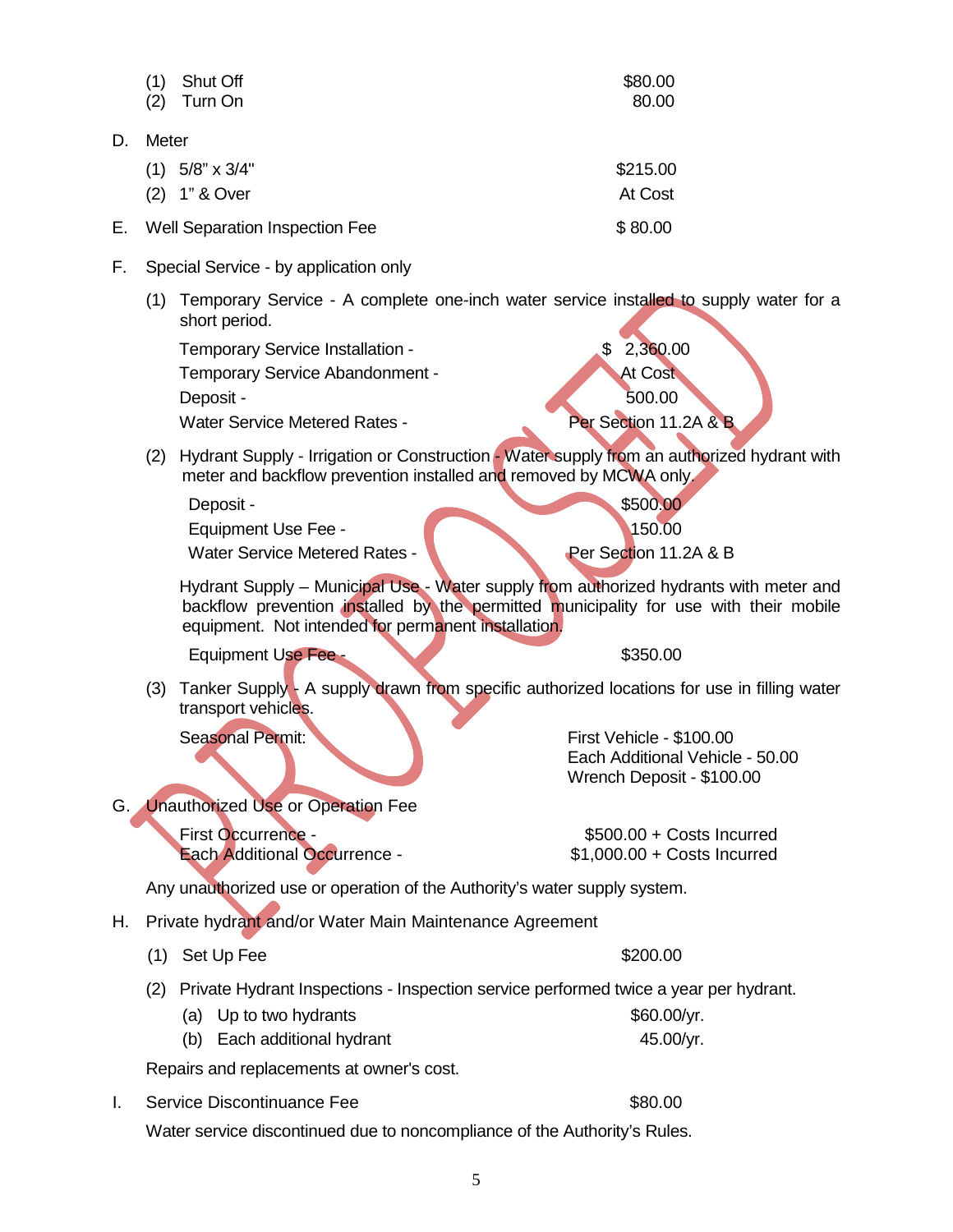K. Backflow Prevention Device Test

The Water Authority may test a backflow prevention device to avoid the discontinuance of water service for noncompliance with Health Department regulations. No plumbing or repair work is to be completed.

185.00

Device Size Charge Per Device Less than 4" \$160.00 8" & Larger 225.00

#### **11.9 DELINQUENCY CHARGES**

A. Late Payment

Accounts become delinquent twenty (20) calendar 10% of days after a billing date.

#### B. Non-Negotiable Payment

To defray the costs incurred for handling, a charge will be added to any account when payment on that account is returned by the banking system as a non-negotiable check or electronic payment.

\$20.00

#### C. Service Discontinuance

Any water service account which carries an unpaid balance sixty (60) calendar days past the due date is subject to discontinuance of service and the following additional charge at the time of restoration:

\$80.00

#### **11.10 LABORATORY SERVICES**

Authority served Water District distribution monitoring samples mandated by the NYS Department of Health may be tested and reported for bacteriological quality under letter Agreement with the Authority at the following fee schedule:

| A. Water sample testing fee | \$55.00    |
|-----------------------------|------------|
|                             | per sample |

B. Charge for water samples picked up by MCWA at central location in Township.

|                                      | \$20.00  |
|--------------------------------------|----------|
|                                      | per stop |
| Other tests as requested or required | At Cost  |

The Authority furnishes all sample containers and expendable supplies. Billing is quarterly.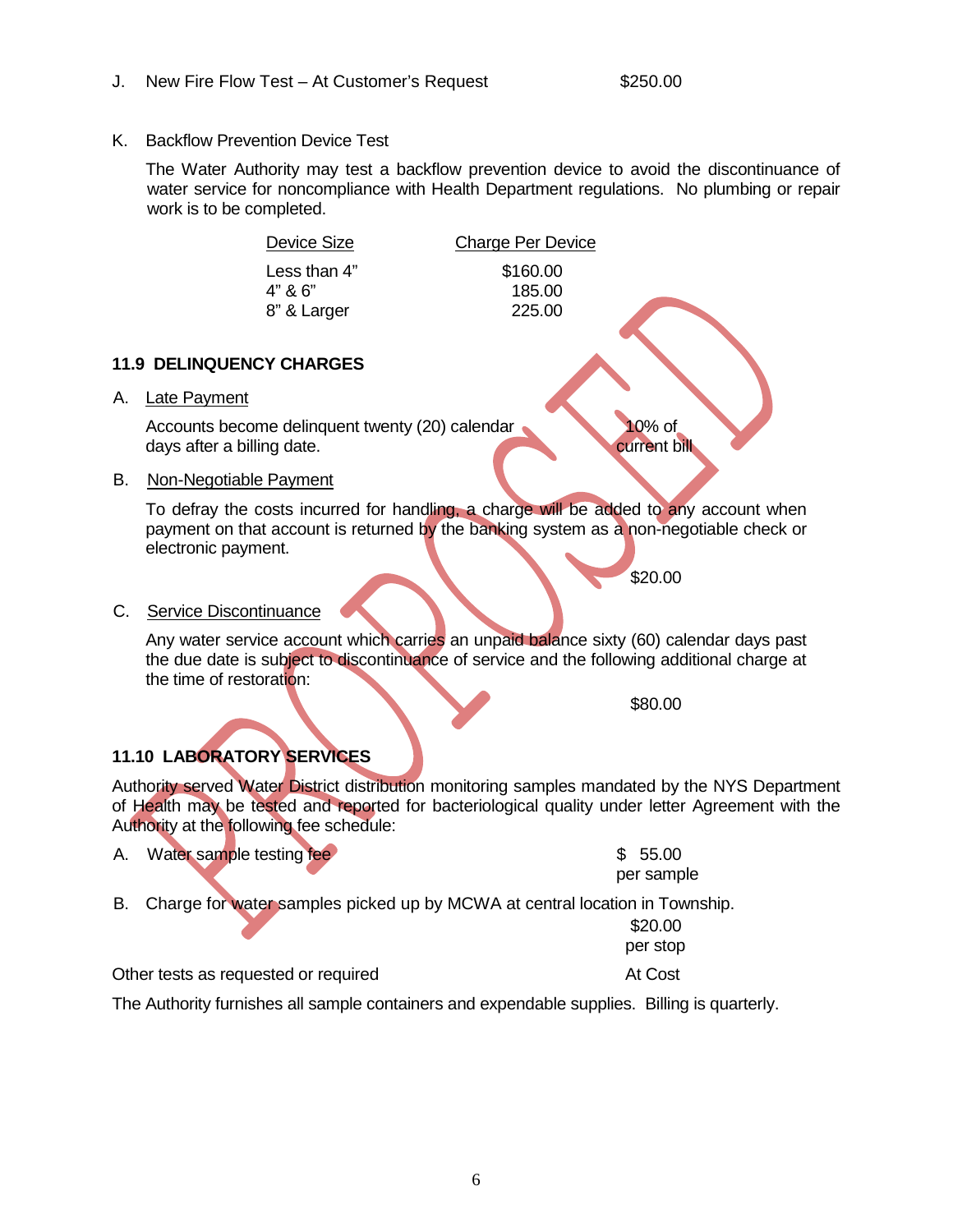## Monroe County Water Authority (2019)

### MCWA Board of Directors Meetings 2019 - 2nd Thursday each Month at 9:30 a.m.

#### January

| s  | M  | т                | W              | т  | F  | S  |  |
|----|----|------------------|----------------|----|----|----|--|
|    |    |                  | $\overline{2}$ | 3  | 4  | 5  |  |
| 6  | 7  | 8                | 9              | 10 | 11 | 12 |  |
| 13 | 14 | 15 <sub>15</sub> | 16             | 17 | 18 | 19 |  |
| 20 | 21 | 22               | 23             | 24 | 25 | 26 |  |
| 27 | 28 | 29               | 30             | 31 |    |    |  |
|    |    |                  |                |    |    |    |  |
|    |    |                  |                |    |    |    |  |

| February |    |    |    |    |    |                |  |
|----------|----|----|----|----|----|----------------|--|
| S        | M  | т  | W  | т  | F  | S              |  |
|          |    |    |    |    |    | $\overline{2}$ |  |
| 3        | 4  | 5  | 6  | 7  | 8  | 9              |  |
| 10       | 11 | 12 | 13 | 14 | 15 | 16             |  |
| 17       | 18 | 19 | 20 | 21 | 22 | 23             |  |
| 24       | 25 | 26 | 27 | 28 |    |                |  |
|          |    |    |    |    |    |                |  |

| March |    |    |    |                |    |    |  |
|-------|----|----|----|----------------|----|----|--|
| S     | м  | т  | W  | т              | F  | S  |  |
|       |    |    |    |                |    | 2  |  |
| 3     | 4  | 5  | 6  | $\overline{7}$ | 8  | 9  |  |
| 10    | 11 | 12 | 13 | 14             | 15 | 16 |  |
| 17    | 18 | 19 | 20 | 21             | 22 | 23 |  |
| 24    | 25 | 26 | 27 | 28             | 29 | 30 |  |
| 31    |    |    |    |                |    |    |  |

April

| <sub>S</sub>   | М  | т              | W  | т  | F  | S  |
|----------------|----|----------------|----|----|----|----|
|                |    | $\overline{2}$ | 3  | 4  | 5  | 6  |
| $\overline{7}$ | 8  | 9              | 10 | 11 | 12 | 13 |
| 14             | 15 | 16             | 17 | 18 | 19 | 20 |
| 21             | 22 | 23             | 24 | 25 | 26 | 27 |
| 28             | 29 | 30             |    |    |    |    |
|                |    |                |    |    |    |    |
|                |    |                |    |    |    |    |

| <b>S</b>        | М  | т         | W  | т              | F  | S                       |
|-----------------|----|-----------|----|----------------|----|-------------------------|
|                 |    |           |    | $\overline{2}$ | 3  | $\overline{\mathbf{4}}$ |
| $5\overline{)}$ | 6  | 7         | 8  | 9              | 10 | 11                      |
| 12 <sup>°</sup> | 13 | 14        | 15 | 16             | 17 | 18                      |
| 19              | 20 | $\mid$ 21 | 22 | 23             | 24 | 25                      |
| 26              | 27 | 28        | 29 | 30             | 31 |                         |
|                 |    |           |    |                |    |                         |

| June |
|------|
|------|

|                | ----- |    |    |    |    |    |  |  |  |
|----------------|-------|----|----|----|----|----|--|--|--|
| $\mathbf{s}$   | M     | т  | W  | т  | F  | s  |  |  |  |
|                |       |    |    |    |    |    |  |  |  |
| $\overline{2}$ | 3     | 4  | 5  | 6  | 7  | 8  |  |  |  |
| $\overline{9}$ | 10    | 11 | 12 | 13 | 14 | 15 |  |  |  |
| 16             | 17    | 18 | 19 | 20 | 21 | 22 |  |  |  |
| 23             | 24    | 25 | 26 | 27 | 28 | 29 |  |  |  |
| 30             |       |    |    |    |    |    |  |  |  |
|                |       |    |    |    |    |    |  |  |  |

| July         |    |    |    |                    |    |    |  |  |  |
|--------------|----|----|----|--------------------|----|----|--|--|--|
| $\mathbf{s}$ | М  | т  | W  | Τ                  | F  | S  |  |  |  |
|              |    | 2  | 3  | $\overline{\bf 4}$ | 5  | 6  |  |  |  |
| 7            | 8  | 9  | 10 | 11                 | 12 | 13 |  |  |  |
| 14           | 15 | 16 | 17 | 18                 | 19 | 20 |  |  |  |
| 21           | 22 | 23 | 24 | 25                 | 26 | 27 |  |  |  |
| 28           | 29 | 30 | 31 |                    |    |    |  |  |  |
|              |    |    |    |                    |    |    |  |  |  |

#### August

| <b>S</b>        | M         | $\mathsf T$ | W  | т               | F  | S.             |
|-----------------|-----------|-------------|----|-----------------|----|----------------|
|                 |           |             |    |                 | 2  | 3 <sup>1</sup> |
| $\overline{4}$  | 5         | 6           | 7  | 8               | 9  | 10             |
| 11              | $12 -$    | 13          | 14 | 15              | 16 | 17             |
| 18              | $19-$     | 20          | 21 | 22 <sub>2</sub> | 23 | 24             |
| 25 <sub>1</sub> | <b>26</b> | 27          | 28 | 29              | 30 | 31             |
|                 |           |             |    |                 |    |                |
|                 |           |             |    |                 |    |                |

| <b>OEDIGHIDGI</b> |    |   |    |   |  |  |  |
|-------------------|----|---|----|---|--|--|--|
| м                 |    | W |    | ⊏ |  |  |  |
| 2                 | 3  | 4 | 5  | 6 |  |  |  |
| 9                 | 10 |   | 12 | 3 |  |  |  |
|                   |    |   |    |   |  |  |  |

#### *<u>Rantamhar</u>*

| S               | м  |                 | W     |                             | F           | <sub>S</sub> |
|-----------------|----|-----------------|-------|-----------------------------|-------------|--------------|
|                 | 2  | 3               | 4     | 5                           | 6           |              |
| 8               | 9  | 10 <sup>1</sup> | $-11$ |                             | $12$ 13     | 14           |
| 15 <sub>1</sub> | 16 | 17 <sup>1</sup> | 18    | 19                          | $\sqrt{20}$ | 21           |
|                 |    |                 |       | 22   23   24   25   26   27 |             | 28           |
| 29              | 30 |                 |       |                             |             |              |

| October |
|---------|
|---------|

| S  | М  |              | w              |    | F  | S  |
|----|----|--------------|----------------|----|----|----|
|    |    |              | $\overline{2}$ | 3  | 4  | 5  |
| 6  |    | 8            | 9              | 10 | 11 | 12 |
| 13 | 14 | 15           | 16             | 17 | 18 | 19 |
| 20 | 21 | $22 \mid 23$ |                | 24 | 25 | 26 |
| 27 | 28 | 29           | 30             | 31 |    |    |

| S  | м               |    | W  |            | F  | s  |
|----|-----------------|----|----|------------|----|----|
|    |                 |    |    |            |    | 2  |
| 3  | 4               | 5  | 6  |            | 8  | 9  |
| 10 |                 | 12 | 13 | 14         | 15 | 16 |
| 17 | 18              | 19 | 20 | $\vert$ 21 | 22 | 23 |
| 24 | 25 <sub>1</sub> | 26 | 27 | 28         | 29 | 30 |

November

#### December

| S  | М  |    | W  |    | F  | s  |
|----|----|----|----|----|----|----|
|    | 2  | 3  | 4  | 5  | 6  |    |
| 8  | 9  | 10 | 11 | 12 | 13 | 14 |
| 15 | 16 | 17 | 18 | 19 | 20 | 21 |
| 22 | 23 | 24 | 25 | 26 | 27 | 28 |
| 29 | 30 | 31 |    |    |    |    |

| Jan <sub>1</sub> | New Year's Day<br>Jan 21 Martin Luther King Jr. Day<br>Feb 14 Valentine's Day<br>Feb 18 Presidents' Day (Most regions)<br>Mar 17 St. Patrick's Day<br>Apr 15 Tax Day |       | Apr 21 Easter Sunday<br>Apr 27 Last Day of Passover<br>May 5 Cinco de Mayo<br>May 12 Mother's Day<br>May 27 Memorial Day<br>Jun 16 Father's Day | Oct <sub>9</sub> | Sep 2 Labor Day<br>Sep 30 Rosh Hashana<br>Yom Kippur<br>Oct 14 Columbus Day (Most regions)<br>Oct 20 Last Day of Sukkot | Nov 28 Thanksgiving Day<br>Nov 29 Black Friday<br>Dec 23 Chanukah/Hanukkah (first day)<br>Dec 24 Christmas Eve<br>Dec 25 Christmas Day |
|------------------|----------------------------------------------------------------------------------------------------------------------------------------------------------------------|-------|-------------------------------------------------------------------------------------------------------------------------------------------------|------------------|-------------------------------------------------------------------------------------------------------------------------|----------------------------------------------------------------------------------------------------------------------------------------|
|                  |                                                                                                                                                                      |       |                                                                                                                                                 | Oct 31           | Halloween                                                                                                               | Dec 30 Last Day of Chanukah                                                                                                            |
|                  | Apr 20 Passover (first day)                                                                                                                                          | Jul 4 | Independence Day                                                                                                                                |                  | Nov 11 Veterans Day                                                                                                     | Dec 31 New Year's Eve                                                                                                                  |